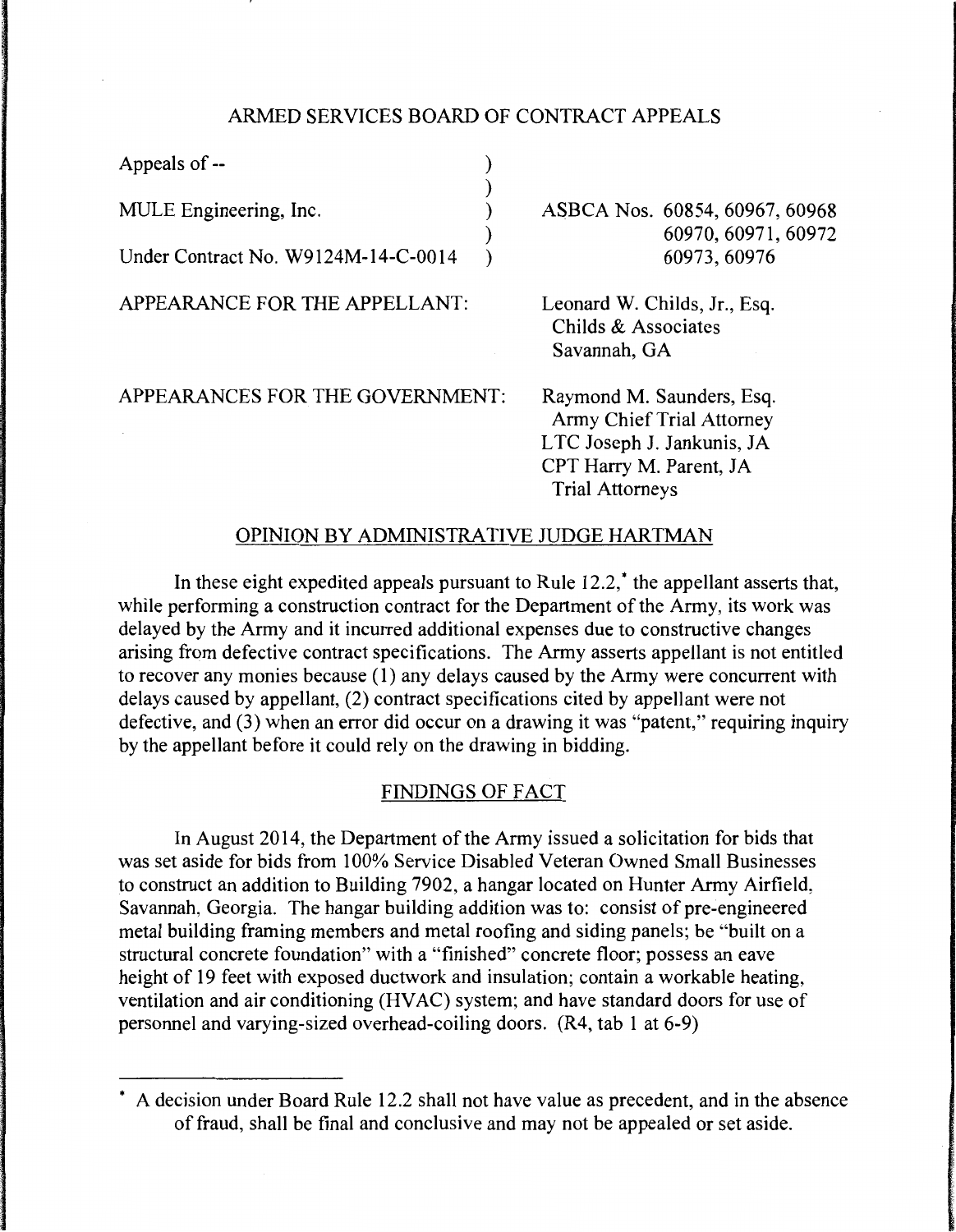The Army solicitation expressly incorporated 29 drawings labeled "Building Extension, Building 7902," which stated at the very bottom "FOR CONSTRUCTION 05/05/2014." Sheet 4 of the drawings depicted a sanitary sewer line and manhole cover located within the footprint of the solicited addition to Building 7902. While this sheet showed demolition and saw cutting of existing concrete pavement for a proposed rerouting of the sewer line at a 90 degree, rather than 45 degree, angle, the sheet stated that "All DEMOLITION WORK SHOWN ON THIS DRAWING SHALL ONLY BE PERFORMED AS A BID ALTERNATE WITH APPROVAL BY THE OWNER'S PROJECT MANAGER." Sheet 5 of the drawings depicted a sewer line rerouted at a 90 degree angle with a new manhole outside the footprint of the metal building, but stated "ALL CONSTRUCTION WORK SHOWN ON THIS DRAWING SHALL ONLY BE PERFORMED AS A BID ALTERNATE WITH APPROVAL BY OWNER'S PROJECT MANAGER." (R4, tab 2; tr. 1/17)

With respect to overhead coiling doors, drawing sheet 8 contained the "FLOOR PLAN" for the addition to Building 7902. The sheet noted the location of a "NEW 33'-0" WIDE X 16' HIGH OVERHEAD COILING DOOR." (R4, tab 2 at 8) Sheet 9 of the drawings set forth the "REFLECTED CEILING PLAN" for the building addition. This sheet similarly noted the location for the "NEW 33'-0" WIDE X 16' HIGH OVERHEAD COILING DOOR." (R4, tab 2 at 9) Section 08 3323 of the contract set forth specifications for the coiling doors and stated such doors were to be installed in accordance with manufacturer's instructions and the contractor should "verify that opening sizes, tolerances and conditions are acceptable" (R4, tab 5 at 24-25).

With respect to concrete curbing to be installed, drawing sheet 11, figure  $C1$ , south elevation, contained a detail in the southwest comer indicating the "GRADE@CORNER" is + or  $-34.43$  feet above a fixed point. Similarly, the sheet contained a detail in the southeast corner indicating the "GRADE@CORNER" is + or -33.67 feet above the same fixed point. Figure Cl depicted the concrete curb as a straight line that accounted for elevation change running from the lower southwest comer to the lower southeast corner of the building. Immediately above the "GRADE@CORNER" details, figure Cl stated in each comer that the "TOP OF CURB" is typically 35.10 feet above the same fixed point used to measure "GRADE@CORNER." (Tr. 1/351-52, 2/187; R4, tab 2 at 11) Drawing sheet 12, figure "Al," East Elevation, stated in the northeast comer the "GRADE@POINT OF CONNECTION" to the existing structure is  $+$  or  $-$  34.74 feet above a fixed point. Similarly, figure A1 stated the "GRADE@CORNER" is + or  $- 33.67$  feet above the same fixed point. Figure "Al" also depicted the concrete curb as a straight line that accounted for elevation changes running from the point of connection in the lower northeast comer to the lower southeast comer of the building. Immediately above the "GRADE@CORNER" and "GRADE@POINT OF CONNECTION" details, figure Al included a statement in each comer that "TOP OF CURB" is typically 35.10 feet above the same fixed point used to measure the "GRADE @ CORNER" and "GRADE@POINT OF CONNECTION." (Tr.  $1/355-56$ ,  $2/188$ ;  $R\overline{4}$ , tab 2 at 12) Sheet 14, figure "A1," Sidewall Metal Siding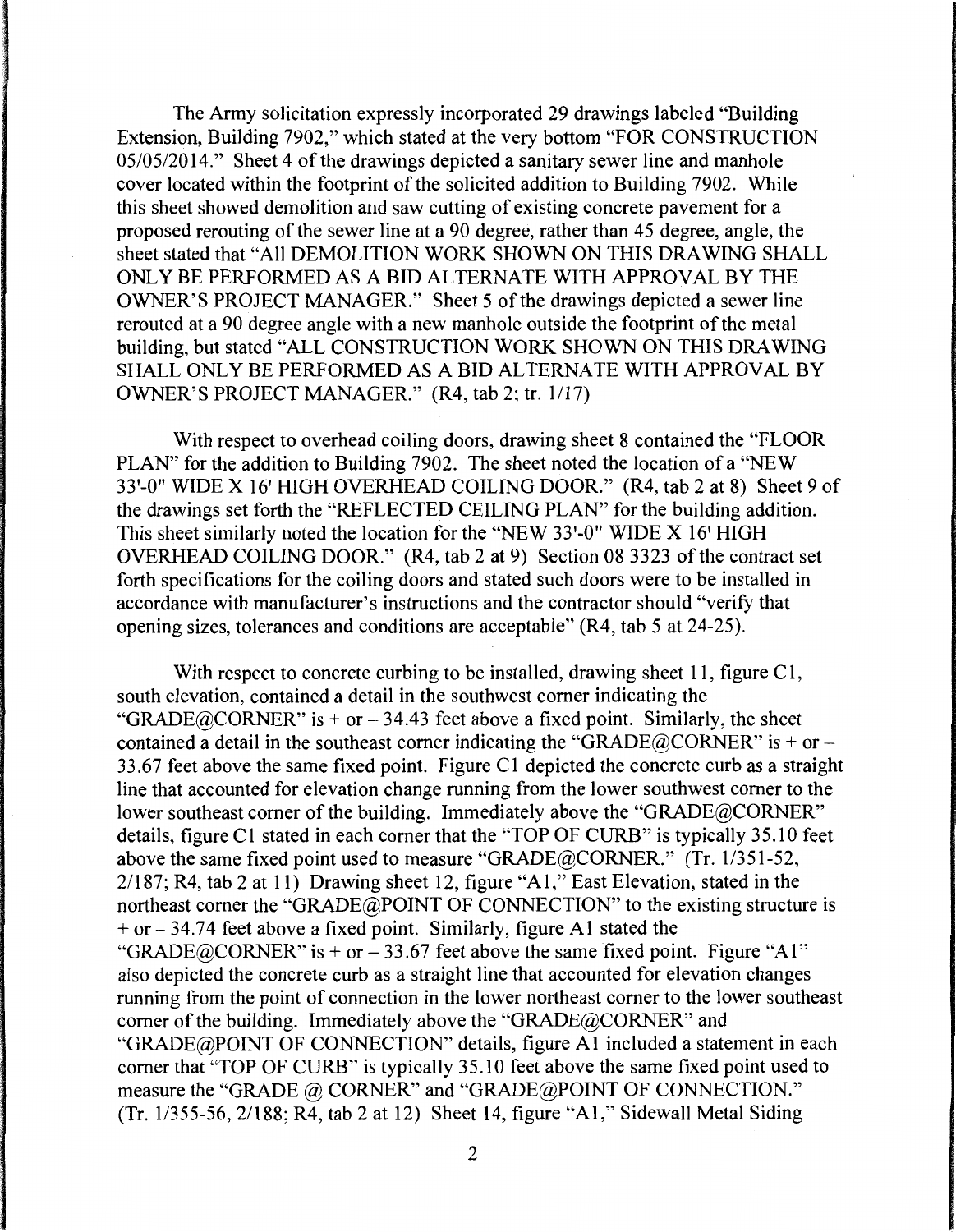Section, contained a straight line depicting the concrete curb and stated the "TOP OF CURB" is 35.10 feet above a fixed point. Beneath the concrete curb is a second bold font straight line entitled, "EXTERIOR CONCRETE." At the end of the bold font exterior concrete line are the words "EXIST. GRADE VARIES." Between the straight line depicting curb and the bold font straight line depicting the exterior concrete, figure Al stated "DISTANCE FROM TOP OF CURB TO EXTERIOR CONCRETE VARIES." (Tr. 1/356-58, 2/188-89; R4, tab 2 at 14) Drawing sheet 18, figure SBIOl, Foundation Plan -Base Bid, stated "NEW 6" X 12" CONCRETE CURB, TYP" (R4, tab 2 at 18). During trial, appellant MULE Engineering, Inc. 's (MULE's) CEO testified that sheet 18 and other contract drawings required MULE to pour a concrete curb that was 6 to 12 inches in height (tr. 1/157-58, 164, 353, 354, 357-60).

Sheet 20 of the drawings set forth the "ROOF FRAMING PLAN" for the addition to building 7902. As both MULE's project superintendent and the Army's in-house architect who reviewed the drawings before solicitation of bids testified at trial, drawing sheet 20 contained a detail (horizontal hash marks similar in appearance to a horizontal "H") indicating that the building addition's northeast comer required the installation of a column. Further, along the east wall of the addition (from the southeast comer to the northeast comer) there were four similar sets of hash marks with each set indicating the need to install a column too. While the northeast comer column appeared upon the "framing" plan, it did not appear on drawing sheet 18, the "FOUNDATION PLAN," because (unlike the southeast comer column appearing on sheet 18) the northeast column did not require installation of a concrete footer and pedestal. (R4, tab 2 at 18, 20, tab 64 at 6; tr. 1/297-303, 2/125, 189-90, 202-04, 211-12)

The "Munters" dehumidification unit specified for the addition was depicted on the Mechanical, Floor, and Roof plans. While the Floor and Roof plans showed the unit with the return air duct on the left side or western side (R4, tab 2 at 8, 10), the Mechanical Plan showed the configuration of the unit with the return air duct on the right or eastern side *(id.* at 22). The Munters unit orientation in the Floor and Roof Plans is the "complete opposite" of the unit orientation in the Mechanical plan (tr. 1/312). The two representations "absolutely" do not look anything alike and, according to MULE's CEO at trial, there was a "big time" glaring difference between the drawings (tr. 1/312, 316).

On 19 August 2014, the Army hosted a site visit at building 7902 for interested bidders (R4, tab 1 at 1, tab 3 at 1-3, 10). Subsequently, on 9 September 2014, the Army issued Amendment No. 0001 to the solicitation to reflect the questions, answers, and clarifications that resulted from the site visit. The amendment stated in response to two questions from prospective bidders that the sanitary sewer line and manhole cover "Bid Alternate has been eliminated." (R4, tab 3 at 3, tab 5 at 4-5; tr. 1/41-43, 206-07)

While appellant, MULE began performing construction contracts only in 2013, its chief executive officer (CEO) was a graduate of West Point with a concentration in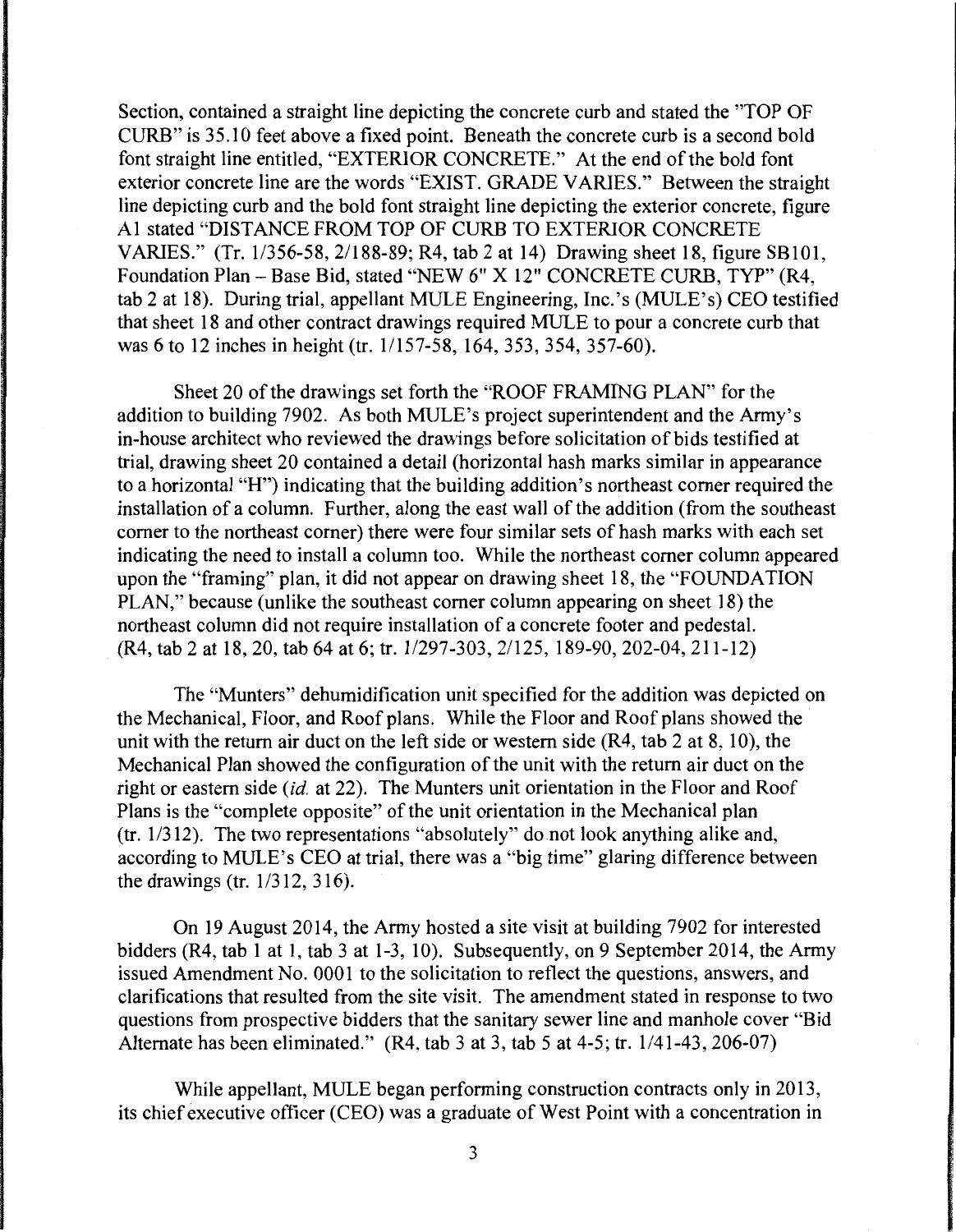mechanical engineering who had served in the Corps of Engineers performing and supervising civil engineering work in locations such as Bosnia, Kuwait, Iraq, and · Afghanistan, and who had worked for government contractors doing projects all over the world, including "running" a \$200 million Corps of Engineers contract for the restoration of the levee system after Hurricane Katrina (tr. 1/8-10). MULE's CEO prepared its bid for the solicited work with the assistance of a part-time estimator. MULE's bid anticipated subcontractors would perform at least 75 to 80% of the contract work, including the metal building and concrete work because MULE was not capable of performing such work at the time. According to the CEO, the part-time estimator obtained either an oral or written quote to perform the metal building and concrete work from a firm in Sarasota, Florida, named "PEMB." PEMB was to assemble and erect a metal building which was manufactured by "Trident." MULE, however, presented no contemporaneous written documentation of such a quote or contact information for PEMB such as an address, phone number or email for inclusion in the record here. (Tr. 1196-97, 197-98, 200-02, 209, 210, 227-28; R4, tab 401 at 32-35, 40-43)

On 26 September 2014, the Army awarded a firm-fixed-price contract in the amount of \$827,023.78 to MULE to construct the addition to the hangar and perform related hangar renovation work. The contract, No. W9124M-14-C-0014, required MULE to start work within 10 calendar days of receiving the notice to proceed (NTP) and to complete contract performance within 180 calendar days of the NTP. Section J of the contract stated MULE was to furnish the Army 17 submittals for review, 13 of which pertained to the metal building system, "15 calendar days after award." With respect to the metal building system manufacturer, the contract stated qualifications required were a manufacturer "regularly engaged for past 10 years in manufacture of metal building systems of similar type to that specified" and "[a]ccredited based on IAS Accreditation Criteria AC 472." The parties' contract incorporated by reference Federal Acquisition Regulation (FAR) 52.222-1 l(d)(l), SUBCONTRACTS (LABOR STANDARDS) (MAY 2014) requiring the submission of Standard Form 1413, Statement and Acknowledgement  $-$  Subcontractors, "[w]ithin 14 days after award of the contract" and "[w]ithin 14 days after the award of any subsequently awarded subcontract." The contract also incorporated by reference FAR 52.236-15, SCHEDULES FOR CONSTRUCTION CONTRACTS (APR 1984), and required MULE submit to the Army a progress schedule prior to commencing contract work. (R4, tab 5 at 1-4, 29,48,52, 53,67-68)

On 10 November 2014, MULE submitted a contract progress schedule and the Army approved that schedule on 13 November 2014. This schedule indicated that construction would be complete on 30 May 2015 based on an estimated 1 December 2014 construction start date. It showed demolition would commence on 22 December 2014 and be completed by 5 January 2015, when concrete work would commence for three weeks. Metal building work was set to begin the last week of concrete work, i.e., 19 January 2015. (R4, tabs 22, 189)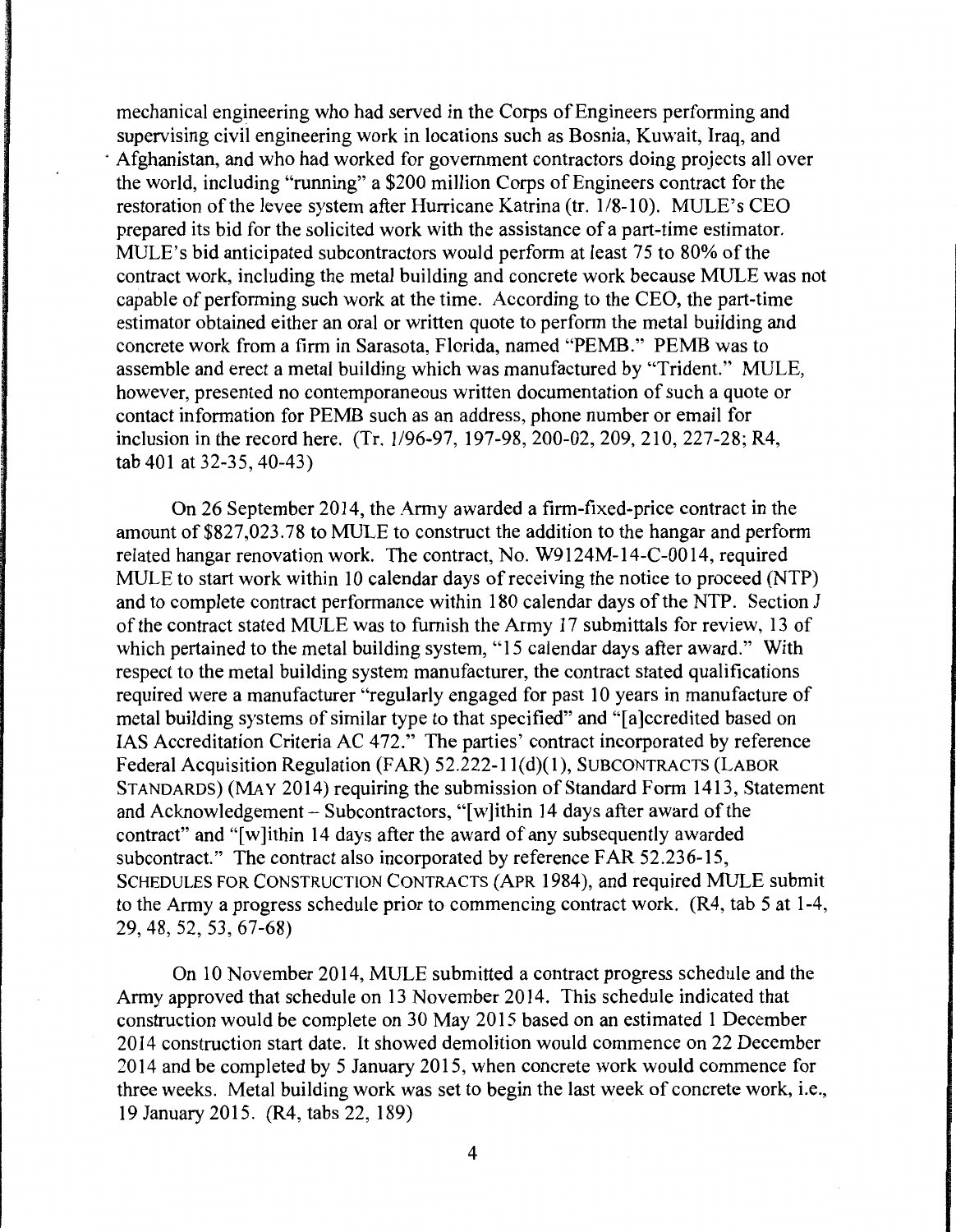On 20 November 2014, MULE's project superintendent sent an email to the Army's contract specialist, Sergeant First Class (SFC) Brandon Cooper, stating: MULE has a "Metal building contractor" that "would very much like to build this project with us"; this contractor is not "IAS certified" as required by the specifications; the contractor has offered to have an IAS certified contractor "build the frame steel" for it; and MULE is "asking if this will be ok to proceed with or maybe waive the IAS certification all together." SFC Cooper responded by email with a copy of his message also sent to the Army's contracting officer (CO) that, "[i]n accordance with the specifications of the contract, the work must be performed by an IAS certified company" and "[w]e will not waive this requirement." According to MULE's CEO, the contractor referenced in its project superintendent's email was not PEMB. (R4, tab 190; tr. 1/220-23)

On 9 December 2014, the Army CO issued to MULE the NTP, which stated " $[y]$  ou are to commence work within 10 calendar days after receipt..., prosecute the work diligently and complete the project not later than 180 calendar days after [NTP] receipt" (R4, tab 25 at 3). As of 9 December 2014, MULE had submitted to the Army only six contract submittals: performance and payment bonds, accident prevention plan, superintendence by contractor, progress schedule, quality control plan and certificates of insurance. None of these submittals pertained to subcontractors or materials. (R4, tab 5 at 67-68, tab 146 at 1-3; tr. 1/216-17)

From contract award through issuance of the NTP, MULE's attempts to contact PEMB, its planned metal building and concrete subcontractor, to enter into a written subcontract were unsuccessful. MULE's CEO was "incredibly concerned" and "going ballistic." He began looking for a subcontractor "to replace that subcontractor that was MIA." (Tr. l/2I8-20)

On 30 December 2014, the contract progress report prepared indicated that, as of that date, 1.42% of the project had been completed by MULE, i.e., MULE simply had furnished the required bond (R4, tabs 195, 197). According to various progress reports prepared, MULE considered itself to be on a holiday break until 5 January  $2015$  (R4, tab 197).

On 5 January 2015, ILT Alexander Carlton, Battalion Engineer for the 3/160<sup>th</sup>, the Army component utilizing the hangar, participated in a site visit with MULE's superintendent. The superintendent told 1LT Carlton that a decision had been made that sewer re-rerouting was not to be part of the contract work. ILT Carlton sent an email to CO Lynda Bush the same date stating "[w]e really do not want this to get eliminated because then the man hole cover for that line would be inside of the new enclosure. (R4, tab 198) CO Bush responded the next day that "it's in there" and referred ILT Carlton to sheet three of the contract drawings *(id.).* ILT Carlton replied that he saw "the sewer re-routing was indeed on the design drawings, but. .. could not find any information about it in the solicitation paperwork." He stated that MULE's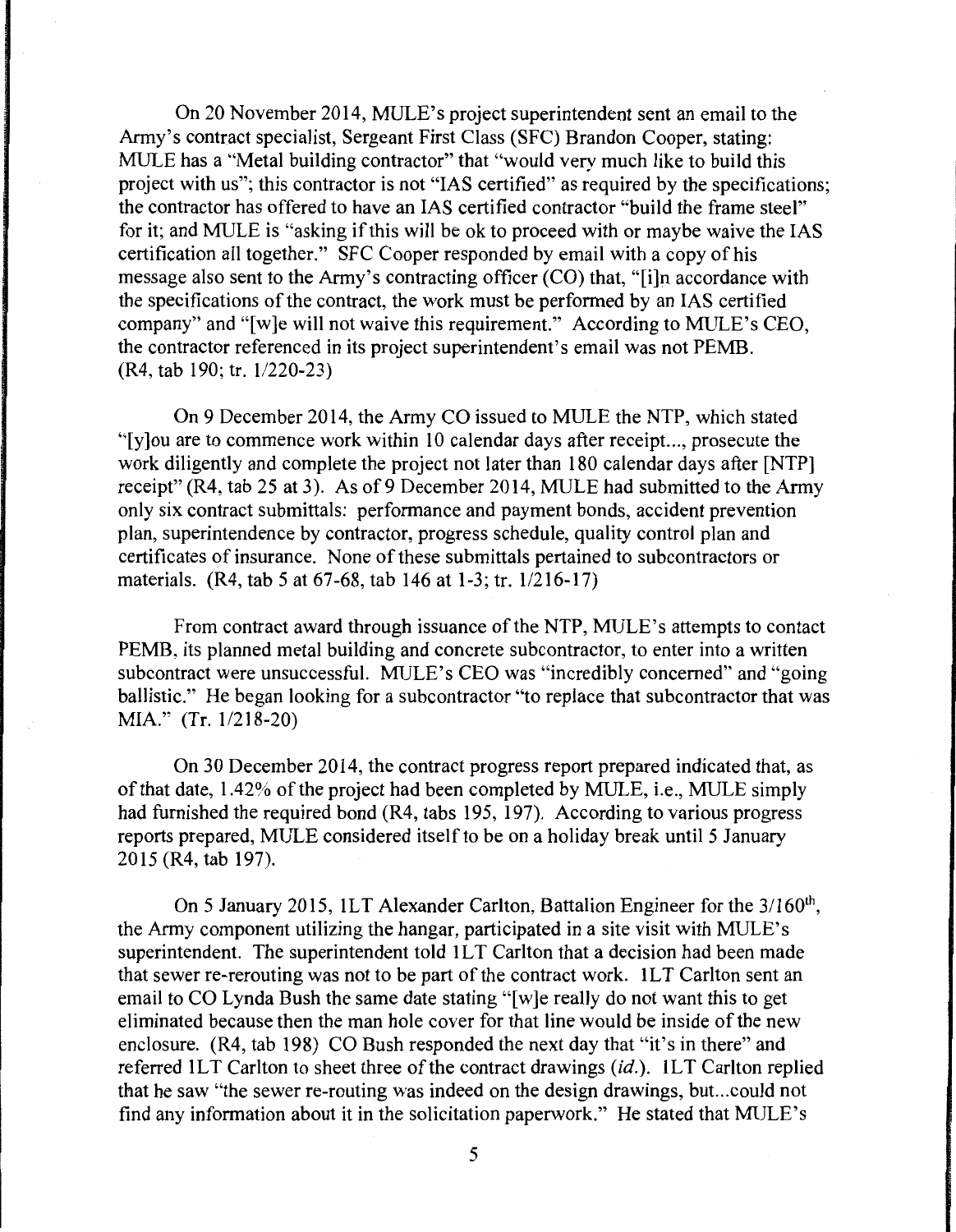superintendent said he believes it was removed from the scope of work sometime in September and that it was not part of the scope of work when they submitted their bid. lLT Carlton noted that Jacob Whitehurst, the CO's representative (COR), told MULE's superintendent to submit a request for information (RFI) to the CO to "get it included in the project again," but he was not sure "as to what the status of that is." CO Bush responded the same date that she believes previously "it was an additive but that was changed when it was resolicited" and thus "[i]t should have been in the drawings," but we "will look." CO Bush immediately sent an email to SFC Cooper, contract specialist, asking him to take a look at the solicitation and drawings that were put out to bid. Within an hour, SFC Cooper replied that there was nothing in the solicitation with respect to rerouting, but "it shows the location of the new manhole cover clearly on pg 4 of the drawings" and "details the modification and pipe connection to the new manhole on pg 5."  $(R4, tabs 193, 198-99; tr. 1/45-50)$ 

As of 12 January 2015, MULE was significantly behind its proposed schedule. Considering the NTP issued one week later than planned in the schedule, MULE was to have completed the demolition work by 12 January and be commencing three weeks of concrete work, during which metal building work was to begin. MULE, however, had no subcontractor to perform either concrete or metal building work and had not submitted a single subcontractor or material submittal to the Army. MULE's CEO "had no thoughts that [MULE] wouldn't be given a no-cost change order" to "extend the time of the project." While he knew that the government needed this facility as quickly as possible, he was aware the project "had been sitting there for at least a year, if not longer, while it was rebid" so he did not think "getting it done by... the  $30<sup>th</sup>$  of May, was absolutely and positively essential." (R4, tabs 22, 189; tr. 1/216-18, 286-87)

On 13 January MULE met with SFC Cooper, the contract specialist, to discuss mobilization. According to MULE's CEO, SFC Cooper told him that sewer rerouting was part of the contract and, when he "violently disagreed," SFC Cooper asked to see the bid documents in MULE's possession. (R4, tab 152; tr. 1/54-56) By email dated 20 January 2015, MULE's CEO advised SFC Cooper that the size of the electronic file containing the plans bid exceeds the allowable limit for MULE's email, but MULE had sent him an invite to Dropbox, a website MULE had used to obtain subcontractor proposals for the project, where the full drawings were set forth. MULE's CEO added that: the COR could view a hardcopy of the 5 May 2014 plans at the jobsite; the only version of the plans in the possession of MULE was one dated 5 May 2014; and the first amendment to the contract expressly stated that the bid alternate relating to new manhole and sanitary sewer "has been eliminated." Three days later, on Friday, 23 January 2015, MULE's CEO sent SFC Cooper another email asking ifhe could meet on Monday or Tuesday "to figure out where we are going on the Hangar project" and stating "I've got things on hold right now until we determine what we're going to do on the sewer and manhole." SFC Copper responded immediately by email that he would be out for the next two weeks, but was leaving a message for CO Bush (who was scheduled to be back on Monday) to contact MULE to arrange a meeting.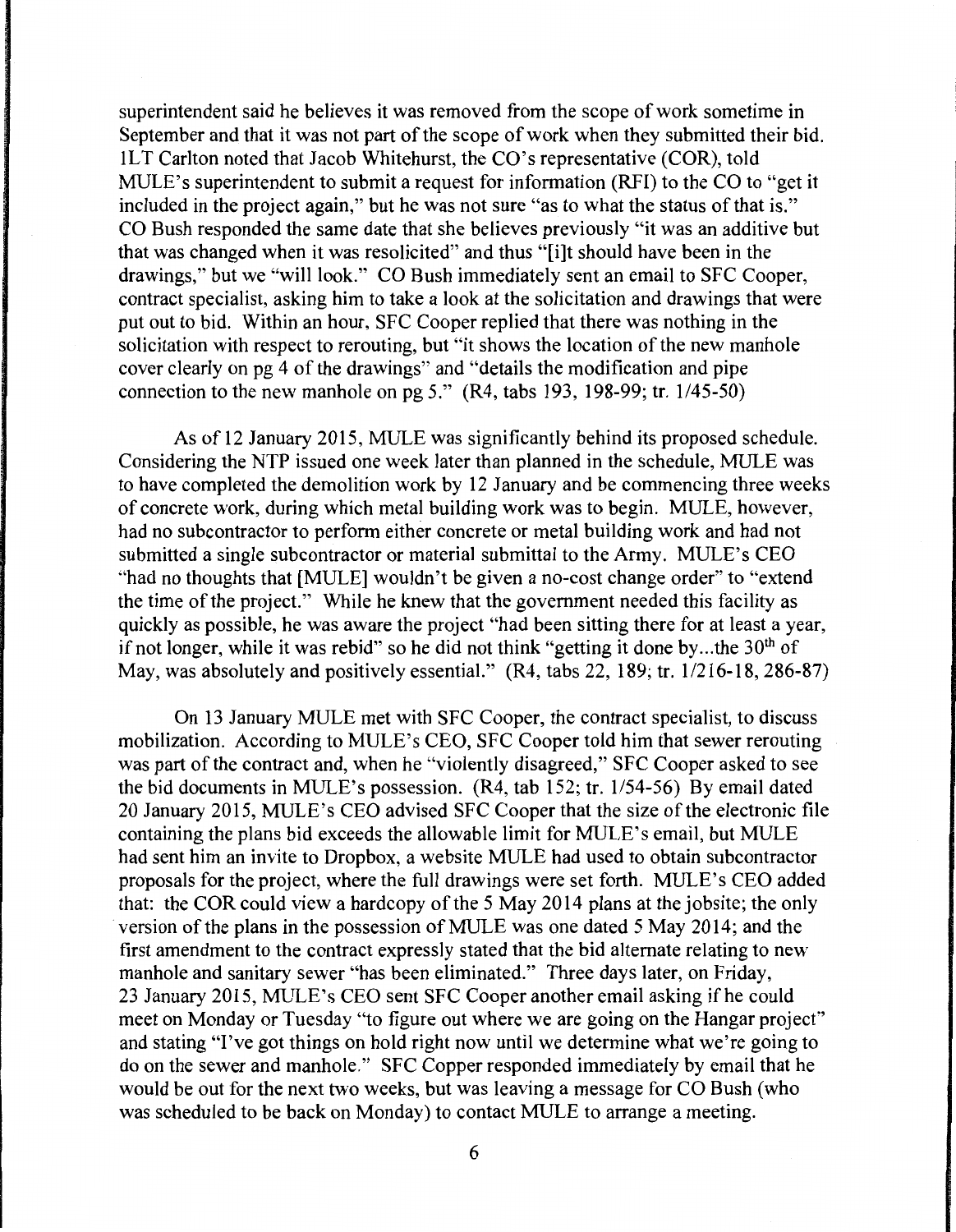SFC Cooper promptly emailed the CO about the requested meeting, stating "those drawings include the rerouting of the sewer and man hole," but MULE says its "bid was based on a different set of drawings that did not include the sewer plans." (R4, tabs 27, 204; tr. 1/56-59, 66-67, 73)

By email dated Monday, 26 January 2015, CO Bush informed MULE that her office did not have access to "Dropbox" (R4, tab 28). On 27 January 2015, MULE's CEO met with COR Jacob Whitehurst per the protocol for resolving issues that was set forth by CO Bush in a conversation with MULE's superintendent. According to MULE's CEO, during the course of this meeting with COR Whitehurst, he discovered that the COR was using a set of plans with a different date from the plans furnished to MULE and he requested MULE receive a copy of the COR's plans, but was never supplied a copy. As of 31 January 2015, MULE had mobilized and erected a fence at the site but performed no demolition or other contract work. (R4, tab 31 at 7, tab 152 at 9, tab 203; tr. 1/59-60)

By email dated 11 February 2015, CO Bush advised MULE that: the manhole cover and sewer line are included in the drawings set forth in the solicitation; it was her understanding that MULE used "a different set of drawings" in bidding; and she wished to know who provided those drawings to MULE. CO Bush directed MULE to provide to SFC Cooper on or before 18 February a copy of its bid form, all worksheets and other data used in preparing MULE's bid, subcontractor and supplier quotations, and any other evidence of how the mistake occurred and the bid intended. (R4, tab 32)

MULE's initial progress schedule indicated that "HVAC Mechanical" work constituted 35.68% of total project work and was to commence about 9 February 2015, but MULE did not furnish its contractually-required "Electrical submittal – Munters" unit, Air distribution & ductwork," for approval until 13 February 2015. The Munters unit was a dehumidification system and associated ductwork with a long-lead time because it was being manufactured in Europe and shipped to the United States. While MULE believed it might take six weeks to obtain approval of a complicated submittal such as that for the Munster unit, it did not furnish the submittal to the Army prior to 13 February because:

> We were trying to nail down who was going to do what. We had subcontractors that were AWOL. We had subcontractors that I had to go back and renegotiate pricing on, to do deducts on it. And one of those was the one that submitted the HVAC Munters unit.

This subcontractor actually kept on bugging me, you know. We need to go ahead and submit this. This is an early lead time item  $-$  or is a long lead time item. We ended up submitting it in February, but that's because the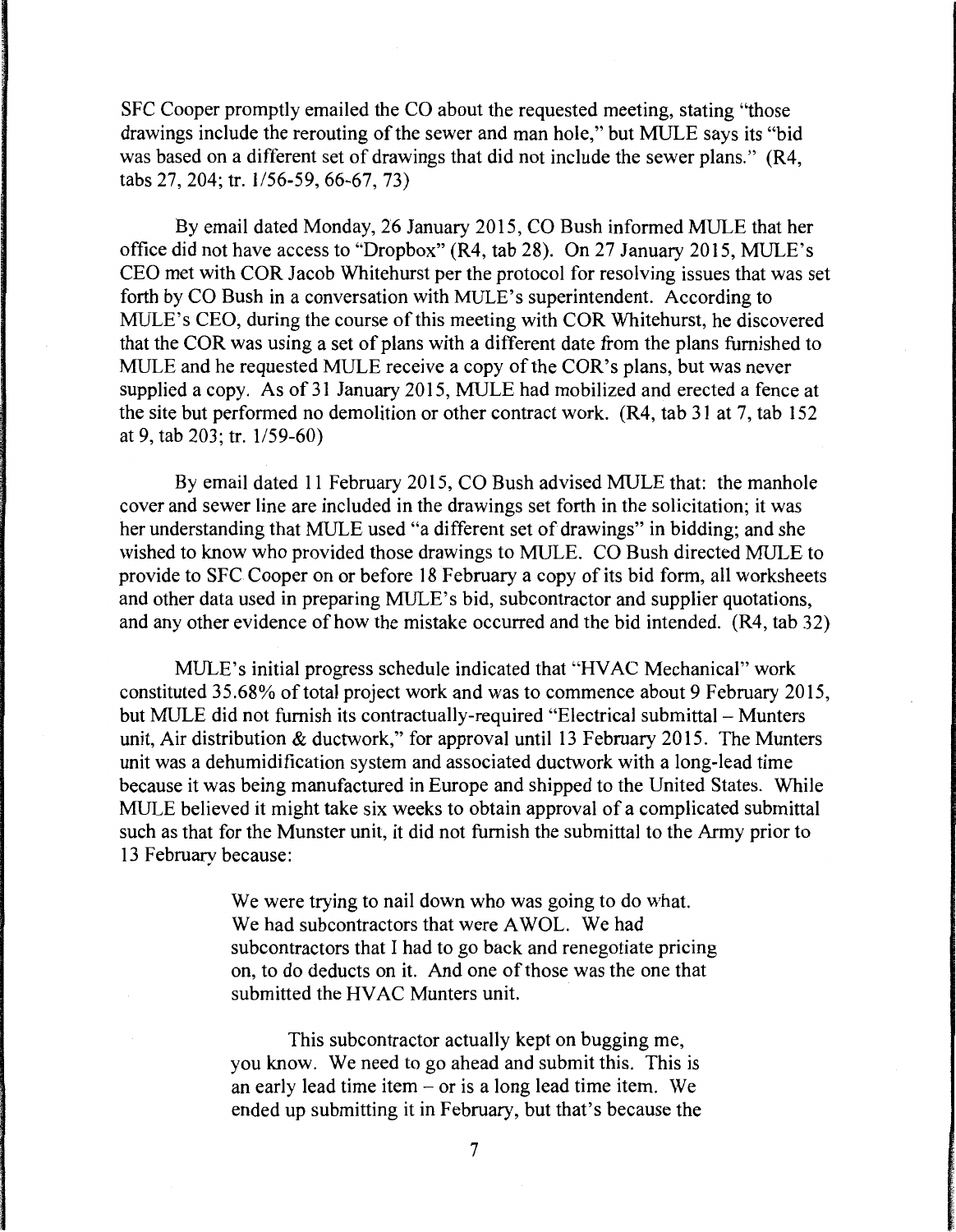final contract with this - with Terrell Heating  $\&$  Air Conditioning wasn't actually accomplished, I believe, until February....

(Tr. 1/323) MULE's submittal was for a Munters unit matching the Mechanical Plan with the return air duct on the "right" or eastern side of the unit. (R4, tab 2 at 22-24, tab 5 at 7-8, 67-68, tab 50 at 1, tab 146 at 7, tab 189 at 1-2, tab 401 at 147-50; tr. 1/140-45, 217-18, 309-10, 316-19, 321-24, 327-28)

By letter to the CO dated 16 February 2015, MULE advised:

Apparently, there was a major mix-up on Plans and Specifications for the HAAF Hanger 7902. The only copy of the plans and specs that we have were downloaded off the Army Single Face to Industry Acquisition Business Web Site following the advertisement on FBO. Those drawings are labeled H-1859 and have the notation "For Construction 05/05/14" on the bottom right corner of each page. Further, the sanitary sewer and manhole drawings have the notation, "All demolition (or construction) work shown on this drawing shall only be performed as a bid alternative with approval by owner's project manager" on sheets  $CD101$  and  $CG101$ ....

MULE proposed on the project without the new sanitary sewer and manhole. However, the bid alternate with those items apparently is required. We've determined that leaving the sanitary sewer and manhole as is presently, is dangerous to workers inside the building due to the methane gasses from the system.

In our last meeting with Jacob Whitehurst..., we found that there is a more recent set of drawings than the ones that we have.... In order to insure that we have the latest plans and specs to deliver the complete order, MULE requests that we be provided with those plans and specifications as soon as possible....

As requested, I have attached the bid from my file. However, any additional worksheets are not really applicable until we get the current plans and specs so we can check for differences. We have made preparations to proceed with the alternate bid but need the updated plans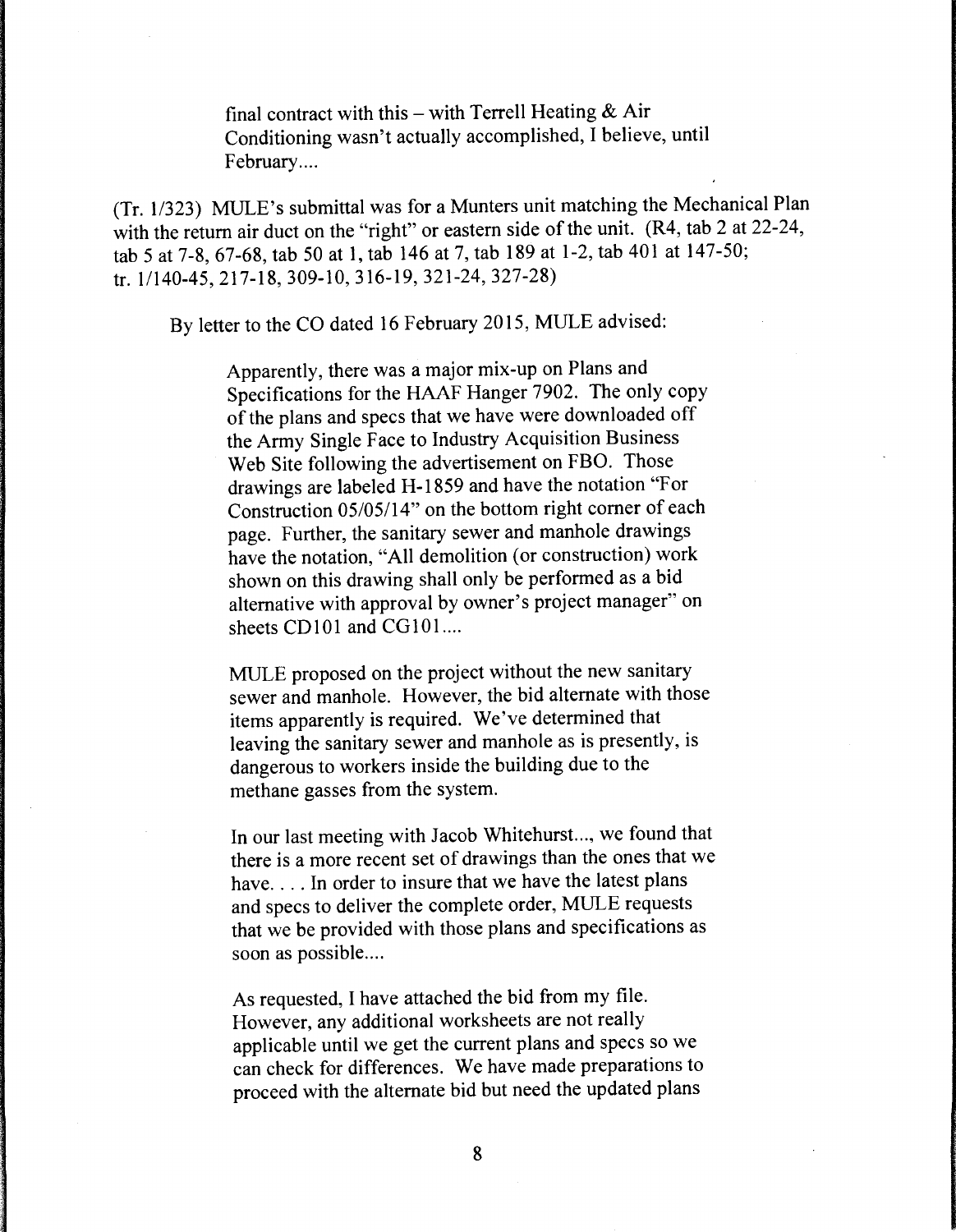and specs to proceed. In the meantime, we have put all present plans on hold until this issue is resolve.

(R4, tab 30 at 8-11) After being unable to supply the remaining documents requested to the Army by "Dropbox," flash drive, or compact disc, MULE created a hard copy of the documents to present to CO Bush, SFC Cooper, and COR Whitehurst at a meeting on 25 February 2015. By email dated 24 February, the CO informed MULE "it is my understanding that an older set of drawings were used H-1743, not the drawings specified in the solicitation, H-1859," and please "[l]et's get all the drawings together to review them." The next day, MULE met briefly with CO Bush and other Army personnel. According to the testimony of MULE's CEO, CO Bush said MULE had been operating off the wrong documents, wanted to know where MULE obtained its documents, said she would make a decision on the matter, and left. The contemporaneous daily report prepared by COR Whitehurst, however, stated CO Bush directed MULE to "resume work with drawing that was used for [its] BID proposal." (R4, tabs 29, 31-32, 213 at 4; tr. 1/67-69, 76-77) As of26 February 2015, MULE had performed less than five percent of the contract work, i.e., only bond and mobilization. Demolition work had not begun. (R4, tab 213 at 8)

On 10 March 2015, CO Bush sent MULE an email simply stating: "The hangar will be built as bid." MULE's CEO says he did not know whether CO Bush meant the hangar was to be built as MULE had bid the project, as CO Bush apparently intended it to be bid, or as another bidder had bid the project. The next day, MULE sought clarification but SFC Cooper was away and CO Bush did not respond. By email dated 18 March 2015, CO Bush asked MULE's CEO to please provide the status of the hangar work because "[t]he command would like to know when work will begin." The next day, 19 March 2015, MULE's CEO replied "[w]ork should begin soon" and he would like to meet with the CO on 23 or 24 March 2015. A day later, on 20 March 2015, MULE's CEO sent SFC Cooper an email stating he realized he was just getting back but desired a meeting to discuss if the sanitary sewer system and manhole will not be done at all or after MULE completed its work, whether the engineer of record can confirm that the enclosure of the manhole poses no dangers to life, safety, or health, and whether an extension of overhead and time for project will be considered due to project being on hold because of manhole. SFC Cooper responded on 23 March 2015 that the "structure is to be built as bid" as "discussed in the meeting we had before I left" and the "engineer of record has reviewed the drawings and can confirm that it poses no dangers to life[,] safety or health." (R4, tab 33 at 3, 5, 8-9, tab 220; tr. 1/81-82) A week later, on 31 March 2015, CO Bush sent MULE's CEO an email asking simply "[w]hen will work begin" (R4, tab 33 at 1). In an email reply the same day, MULE's CEO stated there would be a subcontractor kickoff meeting the next week and a "sub will start shortly after" *(id.).* 

MULE had not been able to contact PEMB during January, February or March of 2015 and had no subcontract for the performance of concrete and metal building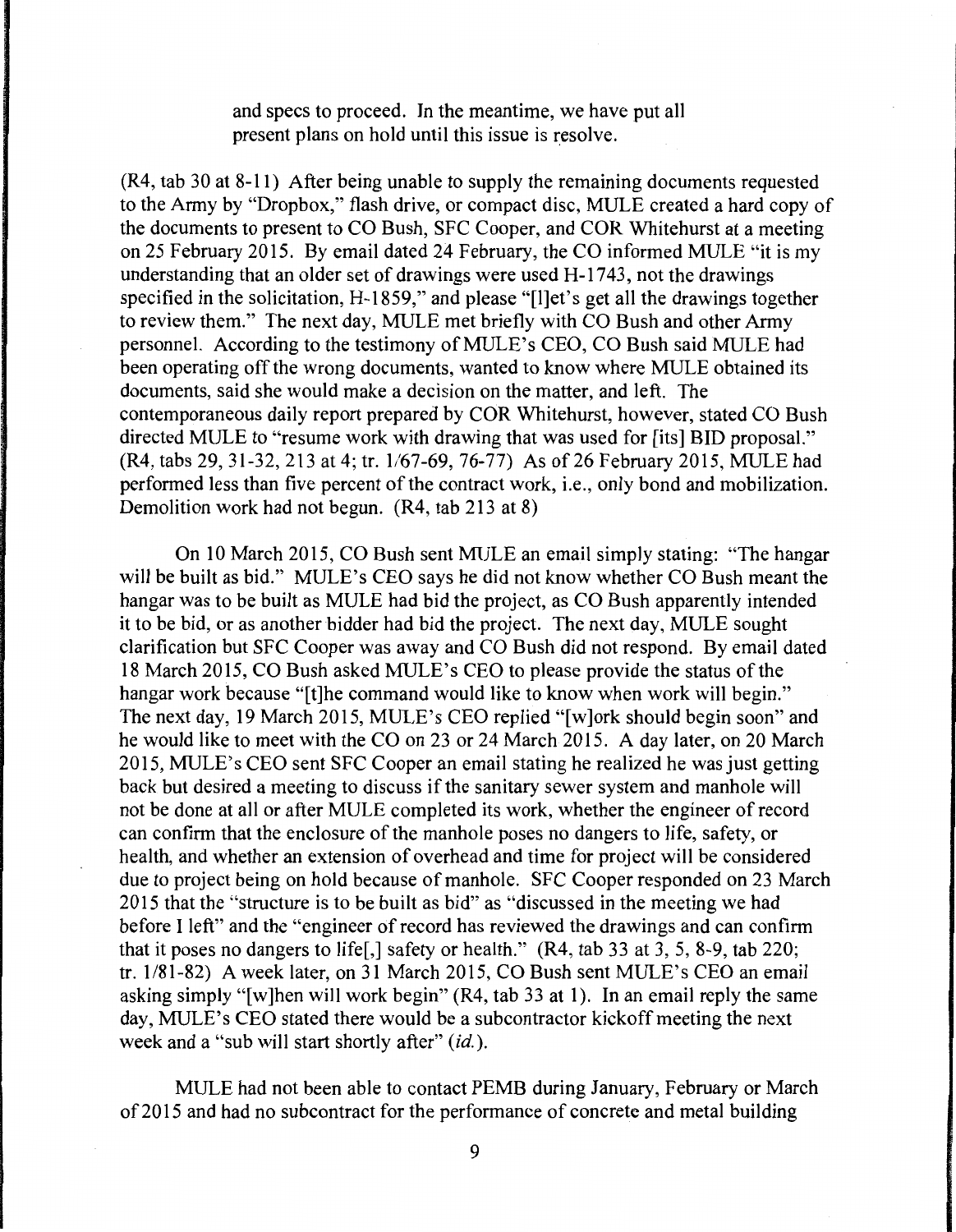work on the project. MULE's CEO testified that MULE heard through a third party in March that PEMB had gone out of business, MULE has no idea when PEMB went out of business and did not know the reason why it went out of business. On 5 April 2015, MULE entered into a subcontract with Dayenesi, Inc., to perform the project concrete and metal building work. (R4, tab 394 at 1, tab 401 at  $118-19$ ; tr.  $1/229-30$ , 232)

As of 14 April 2015, MULE had not performed any demolition or construction \Vork on the project or provided the Army with the remaining contractually-required submittals for the project, except for the Munters unit submittal furnished on 13 February 2015 (R4, tab 34 at 4, tabs 224, 226). On 15 April 2015, the Army issued MULE a contract discrepancy report (CDR) based on its failure to perform work and furnish submittals required by the contract (R4, tab 34 at 4-5).

On 18 April 2015, MULE furnished the Army its first submittal with respect to a subcontractor (standard form (SF) 1413)) for its newly obtained metal building and concrete subcontractor, Dayenesi (R4, tab 35 at 2-6, tab 146 at 7). Eleven days later, on 29 April, four months after demolition was to have begun, a subcontractor, Aiken-Harper, initiated demolition at the site by removing ceiling light fixtures (R4, tab 229 at 4, tab 390 at 1). On 30 April 2015, MULE furnished a second subcontractor submittal for Terrell's Refrigeration, Heating & Air Conditioning (Terrell), the entity responsible for installation of the Munters unit (R4, tab 38 at 1-5, tab 146 at 7). The next day, on 1 May 2015, MULE also furnished for approval metal building product data submittals (R4, tab 146 at 7). With the exception of removal of the light fixtures and delivery of some equipment to the site, MULE conducted no work at the site from 1 April 2015 to 28 May 2015 (R4, tabs 229-33, 390 at 1-5).

In May to June 2015, Dayenesi prepared, MULE reviewed and the Army approved MULE's Transmittal No. 0012, which contained shop drawings for the metal building (tr. 1/305-06; R4, tabs 44, 146 at 7). The northeast comer of the Primary Steel Location Plan and the Roof Framing Plan of the metal building shop drawings both contained a detail similar to the Roof Framing Plan in the contract drawings (horizontal hash marks similar in appearance to a horizontal "H") indicating the northeast comer required the addition of a column *(compare* R4, tab 2 at 20, *with* R4, tab 44 at 6-7; tr. 2/126, 2/201-02). With respect to the metal building side panels that intersect with the concrete curb, the submittal did not separately describe, in writing, any variation from the contract requirements or otherwise note any ambiguities in the drawings concerning the height of the curb. Rather, drawings ES through E8 depicted a finished curb height of 35.1 feet above the fixed point with none indicating a uniform "six inch curb height." Having a uniform curb height 35.1 feet above the fixed point was of import because the curb constituted the point at which the metal building wall panels joined or intersected the ground. (R4, tab 44 at 9-12; tr. 2/29, 190-91) With respect to the 33' x 16' overhead coiling door, the submittal asked "PLEASE VERIFY HEADER LOCATION FROM CURB OR BASE ELEVATION" (R4, tab 44 at 9). In approving the submittal, the Army set forth a response to the coiling door inquiry in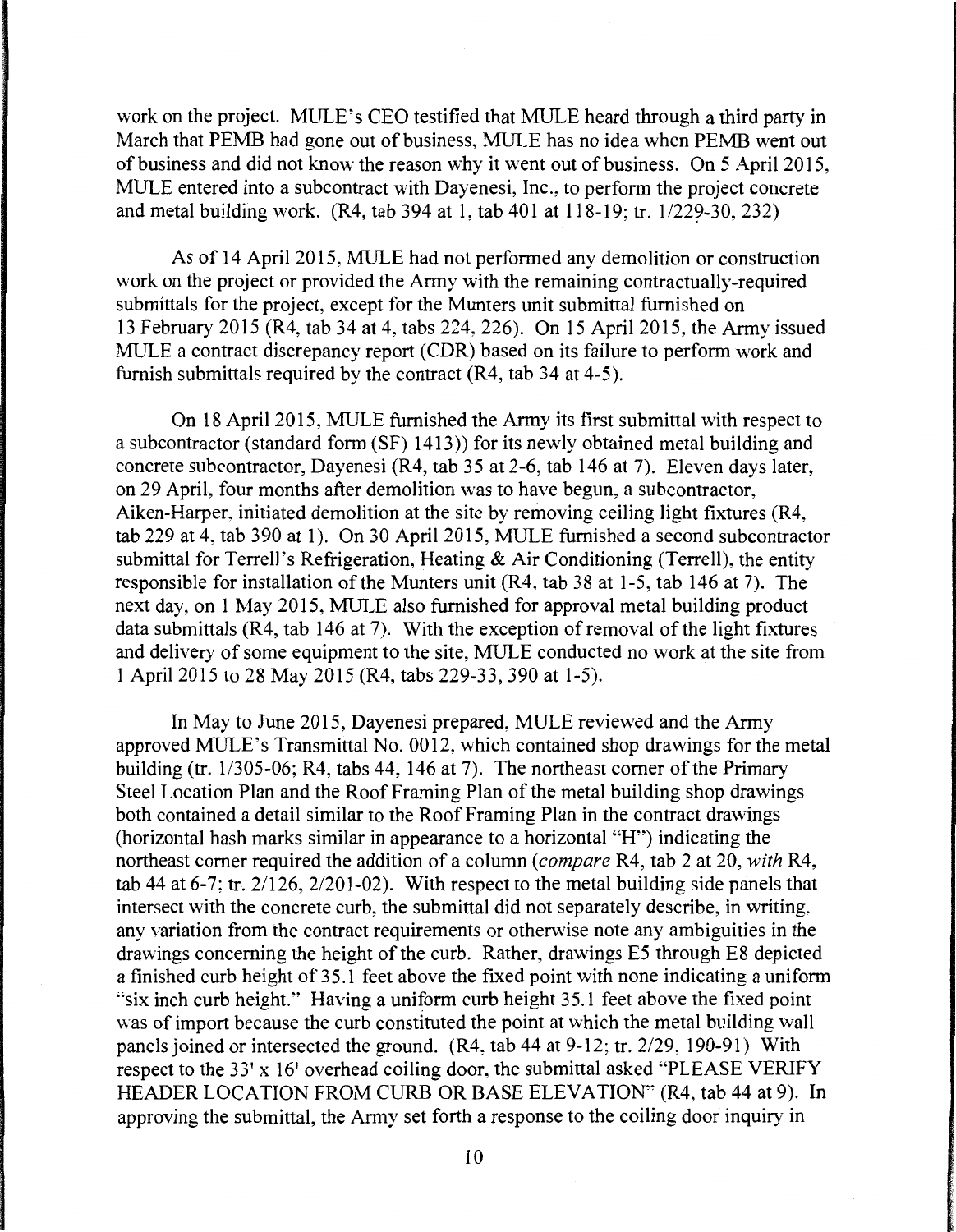red font within a red, cloud-shaped rectangle. The Army stated: "16'-0" from top of curb." In separate box with an arrow pointing to the cloud shaped rectangle, the Army further stated: "Note: Actual door height may vary depending on door mfr. Selected. Mfr. installation details relative to curb location will determine finished door height." (R4, tab 44 at 9; tr. 21197-99)

On 1 June 2015, MULE submitted a revised work progress schedule with a completion date of 5 November (R4, tab 51). The next day, on 2 June 2015, the Army approved the Munters submittal (R4, tab 146 at 1). The same day, a subcontractor for Dayenesi, Advance Concrete, began cutting concrete (R4, tab 390 at 5). On 5 June 2015, MULE ordered a Munters unit matching the Mechanical Plan with the return air duct on the right or eastern side of the unit (R4, tab 146 at 1, tab 401 at 149-50). The Army approved MULE's revised schedule on 18 June 2015 (R4, tab 56). Cutting of concrete and performance of other concrete work continued for much of the month until lack of prefab rebar for pillars halted concrete work (R4, tab 390 at 5-9).

In early July, MULE learned that it would be about another five weeks before receipt of the metal building components and that its subcontractor would begin taking down existing metal needed to be removed in three weeks. It also recognized no more concrete work could occur without rebar for the pillars, which was being cut and bent offsite. (R4, tab 390 at 8-9) On 7 July 2015, MULE submitted to the Army its anchor bolt plan, which stated with respect to installation of a metal column in the northeast comer of the building addition that:

> This column will be mounted directly to existing slab. No curb or pedestal.

(R4, tab 64 at 1, 6, tab 146 at 7) On or about 20 July 2015, MULE received the rebar necessary to continue with concrete work (R4, tab 146 at 10-11 ). During the following week, Perkins Concrete, a concrete mason subcontractor, tied steel together and performed other preparatory work for concrete pour *(id.* at 11-12). Concrete work continued from 3 August through 25 August 2015 *(id.* at 13-16). During the weeks of 17 and 24 August 2015, MULE installed a concrete curb along the perimeter of the southern and eastern exterior walls. Due to the decrease in elevation from the southwest comer of the building to the southeast comer of the building, the curb sloped from a high point in the southwest corner to a low point in the southeast comer. Similarly, due to the decrease in elevation from the northeast corner of the building to the southeast comer of the building, despite being a uniform height above the ground, the curb sloped from a high point in the northeast comer to a low point in the southeast comer. (Tr. 11354, 21129-30, 193-96, R4, tab 2 at 11-12, 14, tab 297 at 4-5, tab 390 at 15-16, tab 403 at 1-4)

On Wednesday, 27 August 2015, Dayenesi's subcontractor, Metal Building Maintenance (MBM), started the removal and demolition of the existing metal canopy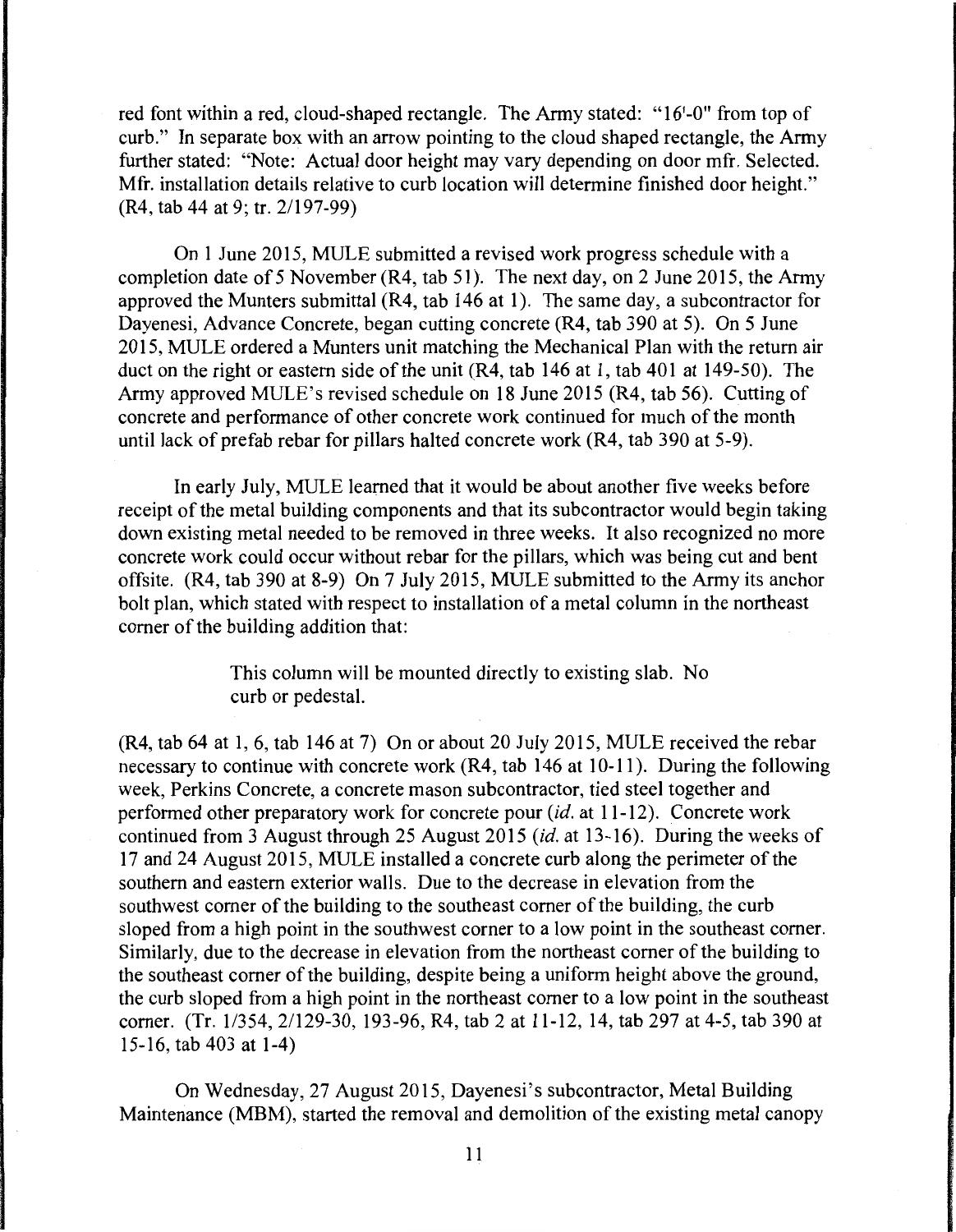and purlins. This work continued through 18 September 2015. (R4, tab 390 at 17-19) The components of the metal building arrived after demolition of the existing metal canopy (tr. 2/93, 97, 155-56, 163; *see* R4, tab 390 at 19-20). During the four weeks following removal of the existing metal canopy, MBM (Dayenesi's subcontractor) reinforced the existing metal structure by welding steel plates and clips onto the beams and rafters (R4, tab 390 at 20-23). From 17 through 23 October 2015, Miller Painting Company painted the steel columns and rafters *(id.* at 24).

As of21 October, 2015, MULE's revised progress schedule indicated it was to have completed over 97% of the project work. MULE, however, had only completed 21.53% of the work. (R4, tab 51 at 5, tab 285 at 6)

On Monday, 25 October 2015, Terrell received the Munters dehumidifier. At time of delivery, MULE had completed less than half the work to be performed on the metal building. MULE could not begin installing duct work for the Munters unit due to lack of a completed roof and side panels for the metal building, plus other reasons such as a need to extend the concrete pad that had been poured for the unit. During the week of Munters delivery, MBM installed purlins for the metal building. (R4, tab 294 at 6, tab 390 at 25; tr. 2/141-50)

During the month of November, Dayenesi and its subcontractor (MBM) continued installing purlins, support beams and rafters, and installed roof panels and insulation. The electrical subcontractor (Aiken-Harper) began installation of conduit. (R4, tab 390 at 26-29)

During December 2015, MBM finished installing roof panels and then engaged in "seaming" of those panels. Aiken-Harper continued installing conduit throughout the structure. On 21 December 2015, Dayenesi's concrete subcontractor completed work on the concrete slab for the dehumidifier. Two days later, on 23 December, the dehumidifier was placed on its pad. The same day, MBM began installing side panels on the building. (R4, tab 390 at 28-33)

When Dayenesi and MBM started installation of side panels, the sloping nature of the curb became obvious and they realized action needed to be taken. To remedy the problem, Dayenesi's concrete subcontractor raised the height of the curb in places to provide a level surface for the metal building side panels. It added no more than 6 inches of additional concrete to 107 lineal feet of the concrete curb to make the top of the curb level across the eastern and southern perimeters of the building. As shown by photographs taken by the Army, the total height of the completed concrete curb at no point exceeded 12 inches anywhere along the 107 lineal feet where additional concrete was poured to make the top of the curb level across the eastern and southern building perimeters. (Tr. 11354, 2/129-30, 193-96, 227-28; R4, tab 403 at 1-4, tab 404; *see* R4, tab 297 at 4-5)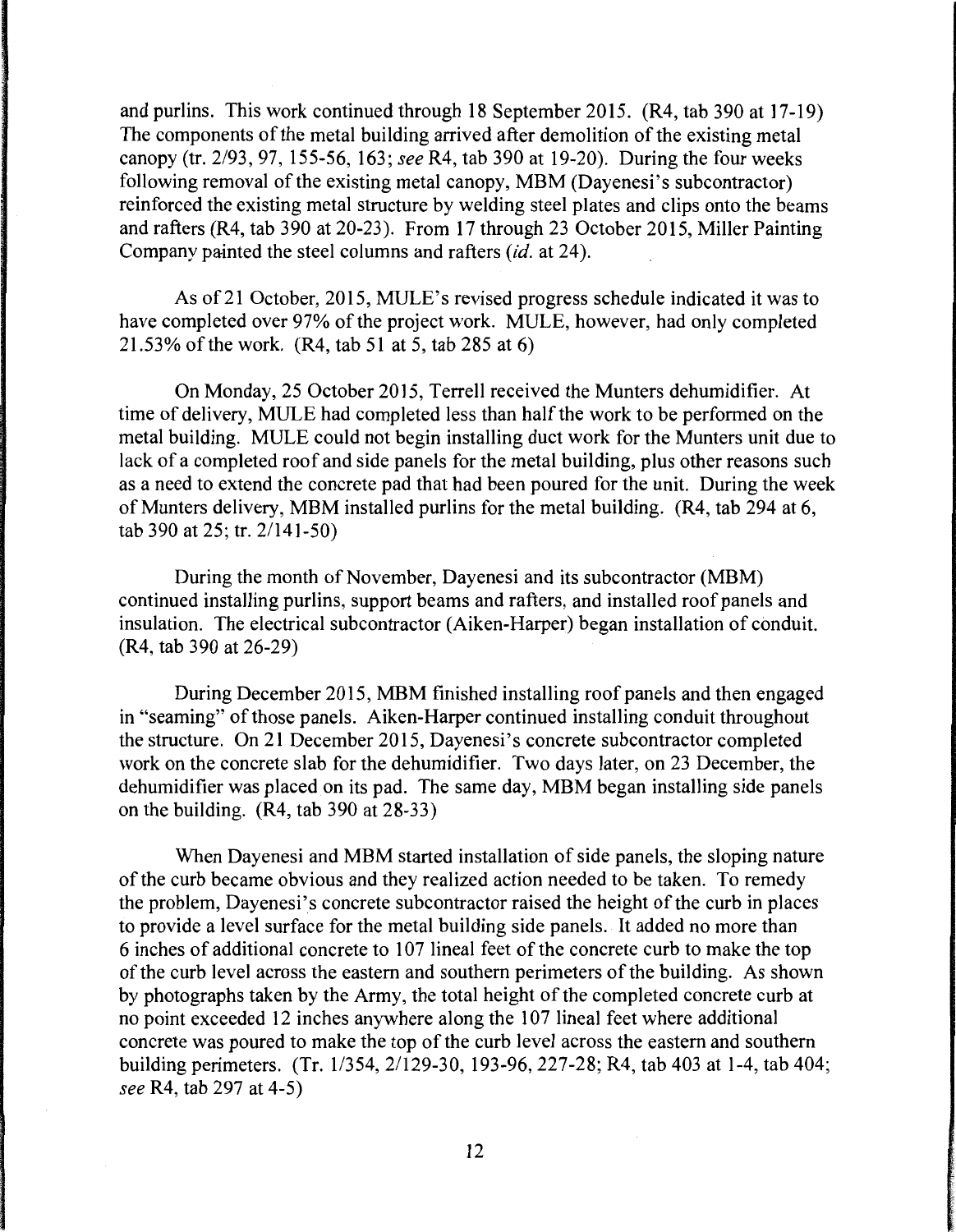On 6 January 2016, the COR prepared a daily report stating:

Received a call from Supt that the largest roll-up doors ordered was [sic] the wrong size and that the doors/frames will have to be cut to be retrofitted to be installed. I informed the Supt to wait on the installation of this until I received OK to proceed from [C]O.

(R4, tab 338 at 4, tab 390 at 34) Five days later, on 11 January 2016, the COR prepared a daily report which stated:

> Supt informed me that the sub-contractor re-installed the headers for the proper height required for the roll-up door installation at no cost to the GOV.

(R4, tab 342 at 2, tab 390 at 34, 36) The next day, 12 January, MBM completed installation of the side panels and Terrell began installing ductwork for the dehumidifier (R4, tab 390 at 36). On 14 January 2016, Action Overhead Door continued installation of the 33' overhead door *(id.* at 37). Two days later, on 16 January 2016, MULE submitted to the CO a change order request pertaining to the header beam for an overhead coiling door stating as follows:

> There have been three instances where we have needed to request a change from the government. All three of these requests have been documented and approved by your staff in order to keep the project moving forward. The following are the listed changes.

3. The plans and specifications called for a 33'x 16' overhead coiling door to be installed in the new structure. However, the plans did not have the correct door opening in order to install the door. We needed to drop the header beam 12 inches in order to get the proper clearance to install the door.

 $\ldots$ 

(R4, tab 343 at 2) On 19 January 2016, the COR prepared a daily report which stated: "Received message from [C]O that MULE ... was charging the Government for things that [were] discussed to be done by Contractor at no cost to the Government" (R4, tab 344 at 3).

During the last half of January 2016, MULE's subcontractors were installing light fixtures, door hardware, and trim (R4, tab 390 at 37-38). The first two weeks of February 2016, MULE's subcontractors built the ducts for the supply and return for the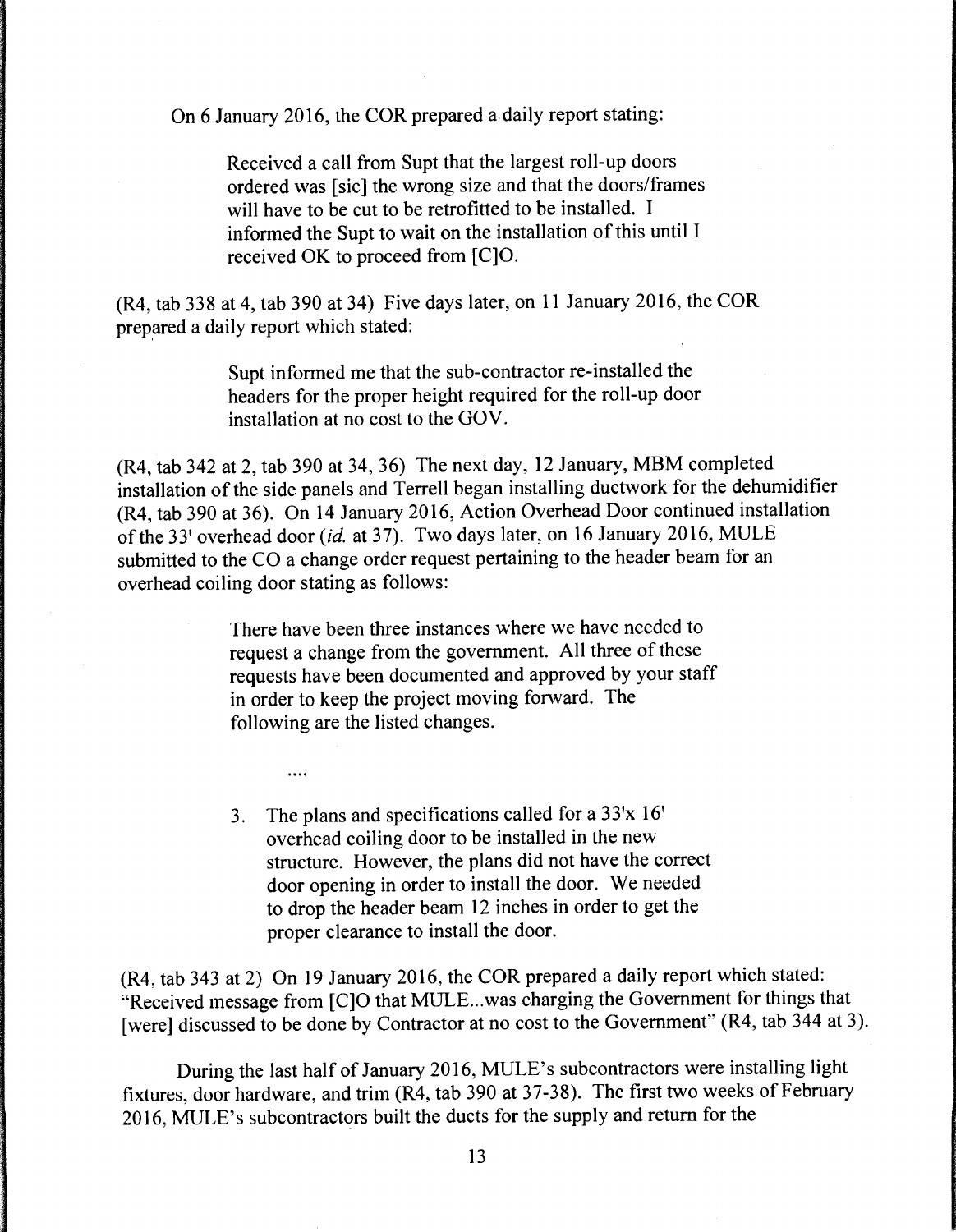dehumidifier, repositioned the dehumidifier, and completed the hookup for the dehumidifier. On 19 February 2016, Action Overhead Door completed installing the 33' roll up door. Other tasks being performed during the last two weeks of February included lightening protection, fire alarm, painting, and punchlist work. (R4, tab 390 at 40-49)

On 31 May 2016, MULE submitted 11 claims to the CO. First, MULE asserted the CO "delayed the work by directing the contractor to perform work [with respect to the sanitary sewer manhole] that was not 'expressly or impliedly authorized by this contract"' and "then compounded the issue by a 'failure ... to act...within a reasonable time" to "direct the contractor to perform the work as bid" (R4, tab 7 at 1). Second, MULE asserted it requested copies of the drawings being used by Army personnel, those plans were never presented to it, and it was therefore additionally delayed "NOT concurrent with the previous delay" *(id.).* Third, MULE asserted that its initial metal building subcontractor went out of business due to Army delay in the project and the Army is responsible for the increase in cost it incurred from bid price to actual contract work *(id.* at 2; *see* R4, tab 8 at 2). Fourth, MULE asserted the depth of the concrete apron was 18" rather than 15" and it was entitled to an additional \$3,478.15 for cutting thicker concrete (R4, tab 8 at 2). Fifth, MULE asserted it was entitled to an equitable adjustment for the cost of an additional comer column (R4, tab 7 at 2, tab 8 at 2). Sixth, MULE asserted it was entitled to an equitable adjustment for the cost of changing out the return air duct on the Munters dehumidifier unit *(id.).* Seventh, MULE asserted entitlement to three months of delay costs due to the Army's delay in approving its Munters unit submittal (R4, tab 8 at 2). Eighth, MULE asserted it was entitled to an equitable adjustment for having had to pour additional concrete curb allegedly due to a misstatement on the drawings (R4, tab 7 at 2, tab 8 at 2). Ninth, MULE asserted that it was entitled to an equitable adjustment for removing bollards mistakenly shown as remaining in place on the drawings (R4, tab 7 at 2, tab 8 at 3). Tenth, MULE asserted entitlement to an equitable adjustment for altering the return air vent on the existing structure which interfered with the new roof (R4, tab 8 at 3). Finally, MULE asserted entitlement to an equitable adjustment for extra work it performed as a result of the plans purportedly not having "the correct door opening to install" the "33' x 16' overhead coiling door" specified  $(R4, tab 7 at 2, tab 8 at 3)$ .

On 29 July 2016, the CO issued a final decision denying claims one, two, three, six, seven, and eleven in their entirety (R4, tab 8). She granted claims four and ten in their entirety. With respect to claim five, she granted the contractor \$1,914.04 on the theory the column was missing from the plans but did not require a footing or pedestal. *(Id. at 2)* Finally, with respect to claim eight, she granted the contractor \$4,992.67 on the grounds that this should be "a shared cost" because, while there were six to eight contract drawing notes indicating a level curb with an elevation of 35.10', there was one note referencing a 6" curb (id. at 3).

MULE timely appealed the CO's final decision to this Board. The Board docketed MULE's appeal as ASBCA No. 60854. By letter dated 22 December 2016,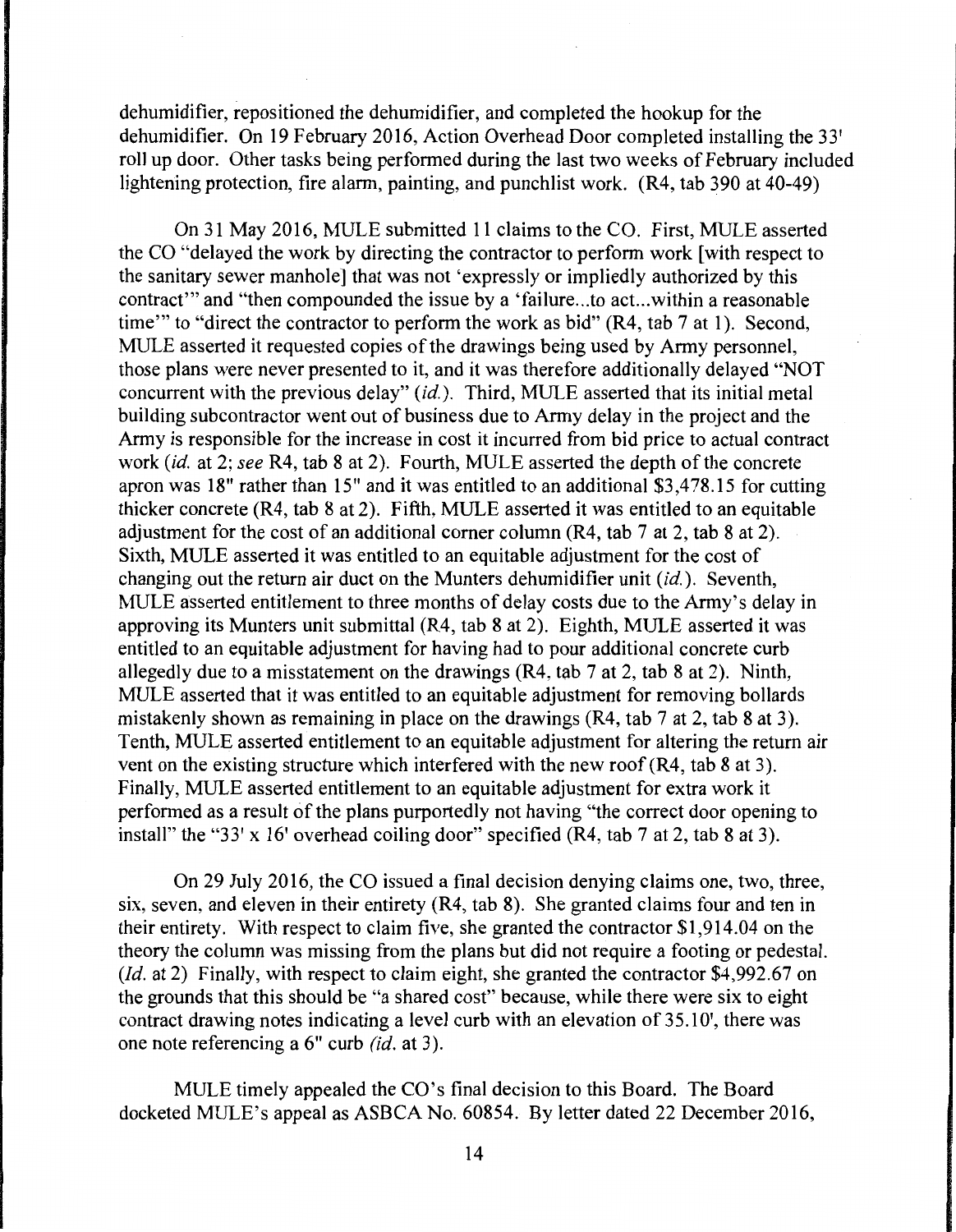MULE requested that its 11 claims be separated into 11 appeals and that each appeal be processed pursuant to Board Rule 12.2. The Board's Recorder granted MULE's request, assigning to claim one ASBCA No. 60854 and ASBCA Nos. 60967 through 60976 respectively, to the following 10 claims. On 13 January 2017, the parties requested MULE's 11 appeals pursuant to Rule 12.2 be bifurcated, with the Board conducting proceedings only with respect to entitlement. The Board granted the parties' motion. The Army subsequently stipulated to entitlement in ASBCA Nos. 60969 (claim four) and 60975 (claim ten) and we dismissed both appeals since the CO had provided MULE's full requested relief by unilateral contract modification. The Army also stipulated to entitlement in ASBCA No. 60974 (claim nine), which we sustained and returned to the parties for negotiation of quantum.

Trial was held in Savannah, Georgia, on 16 and 17 February 2017. Thereafter, MULE submitted a post-trial brief, the Army submitted a response to MULE's brief, MULE filed a reply to the Army's response, and the Army filed a sur-reply to MULE's reply brief.

## DECISION

#### ASBCA Nos.  $60854 \& 60967 -$  Manhole  $\&$  Differing Drawings Delay Claims

At trial and in its legal briefs, MULE contends that the Army delayed it by 192 days or more (i.e., over six months) commencing on or before 23 January 2015 by stating that the contract required MULE to perform sanitary sewer rerouting (thereby removing a manhole from within the perimeter of the new building addition) and not providing it with copies of one or more sets of contract drawings within the Army's possession that were not supplied to bidders for purposes of bidding upon the contract that was awarded to MULE but were allegedly being used by Army personnel. MULE states the CO's delay in responding to its assertions that it was not required to perform the sanitary sewer work under the contract and in addressing health and safety issues raised by MULE regarding existence of a manhole (with accumulating methane gas) within the perimeter of the new building addition "led to the suspension of work" by MULE and the Army's actions "were the sole and proximate cause of the suspension" and "per se unreasonable" delaying MULE for an unreasonable period of time and causing it additional expense and injury. (App. br. at 21-24; *see id.* at 16)

Citing *John A. Johnson* & *Sons, Inc. v. United States,* 180 Ct. Cl. 969, 986 (1967), MULE correctly notes at page 23 of its post-trial brief that a contractor is only entitled to recover under the Suspension of Work clause (FAR 52.242-14) if"the Government's actions are the sole proximate cause of the Contractor's .. .loss, and the Contractor would not have been delayed for any other reason during that period." It adds a contractor "cannot recover under the Suspension of Work clause if the delay in question was concurrent." MULE, however, does not address specifically in its briefs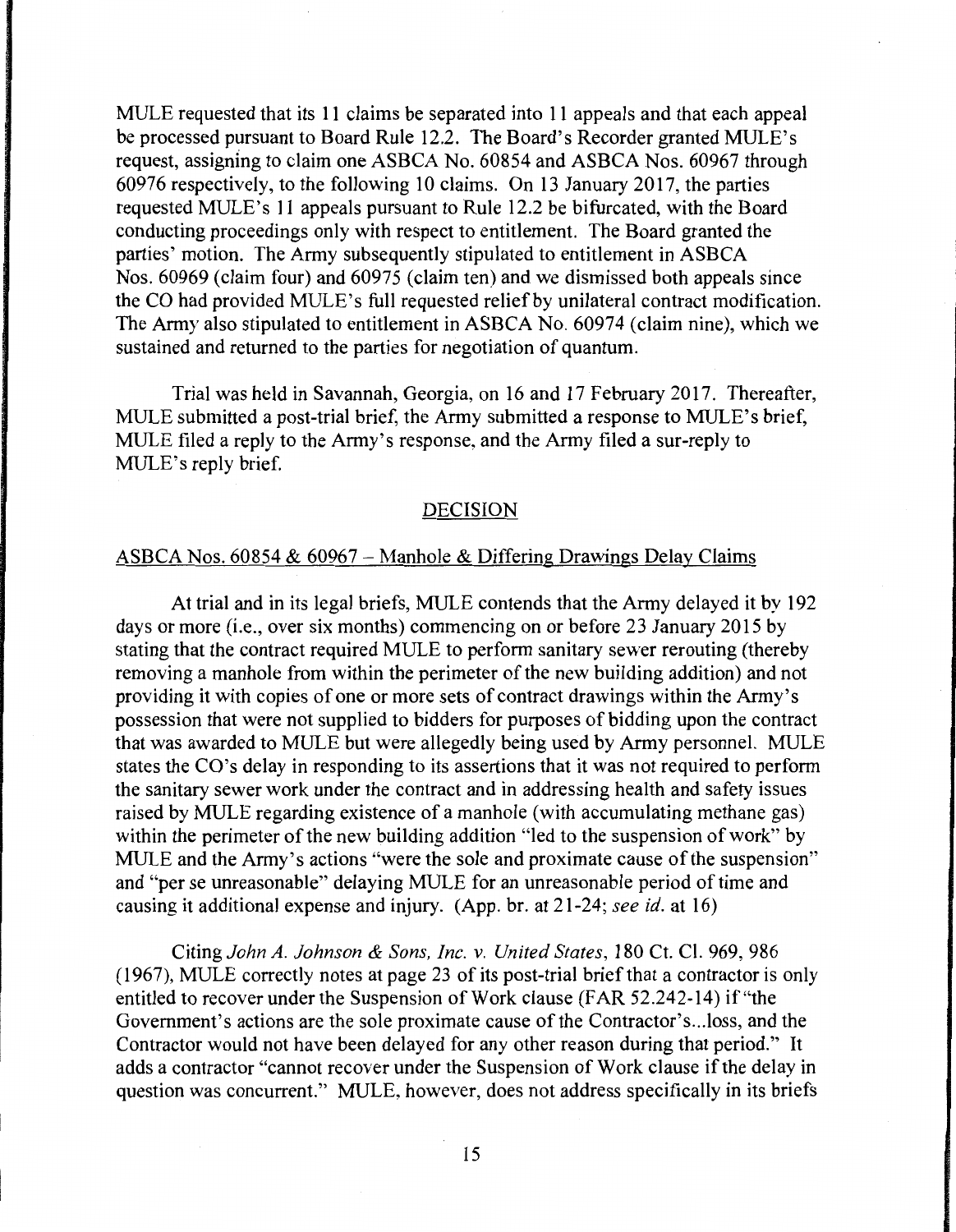the Army's contention here that there was "concurrent delay" by MULE during the period in question.

The record before the Board shows that the initial work to be performed under the contract concerned concrete and the metal building to be erected. At the time of contract award in September 2014 (and through 4 April 2015) MULE was incapable of performing concrete and metal building work itself and had no legal relationship with a subcontractor who had agreed to perform any of that contract work. While MULE's CEO testified that MULE bid the contract based upon an oral quote from a prospective subcontractor that he believes was obtained by a part-time estimator, there is no contemporaneous evidence in the appeal record relating to such an oral quote and MULE did not call the part-time estimator to testify at the hearing. MULE's CEO did not provide in his testimony the name of the individual who is said to have furnished the oral quote to the estimator and was unable to furnish any contact information for the prospective subcontractor. MULE's CEO did testify during trial that after contract award MULE was never able to contact the prospective contractor from whom it said it obtained the quote and that, after NTP, MULE's CEO was "incredibly concerned" about lack of a subcontractor, "going ballistic" with respect to that issue, and looking for a subcontractor "to replace that subcontractor that was MIA." Accordingly, even if the Board were to conclude that the Army's confusion concerning whether rerouting of the sanitary sewer was part of the required contract work and delayed actual contract work, the entire period of December through March there was "concurrent delay" of the contract work by MULE, i.e., it did not possess the capability itself or necessary subcontractor for performance of the contract work required. While MULE retained a metal building and concrete subcontractor the first week of April, no significant work on site commenced by that subcontractor until early June due to no action by the Army. Since MULE has not presented an analysis of or clear apportionment of the delay and expense attributable to each party here, it is barred from any recovery and we deny these two claims. *E.g., William F. Klingensmith, Inc. v. United States,* 731F.2d805, 809 (Fed. Cir. 1987); *Versar, Inc.,* ASBCA No. 56857 *etal.,* 12-1 BCA ¶ 35,025 at 172,127.

We note in passing that it is admirable for a contractor to be concerned about the safety of the military personnel who would be working in the building addition, but all of the bidders here knew prior to submitting their bids that there would be a manhole within the perimeter of the new building addition and could have inquired about the safety of such a situation prior to award of the contract if they had serious concerns it was inherently dangerous. We further note the Army's contemporaneous documents show that any confusion over drawings and performance of sewer work ended by 25 February 2015 and it was communicated to MULE on that date that it should proceed with performance of the work as it had bid, i.e., without inclusion of performance of the sewer work. This was reiterated to MULE several times in March to no avail because it had no capability at that time to begin performance of the work required.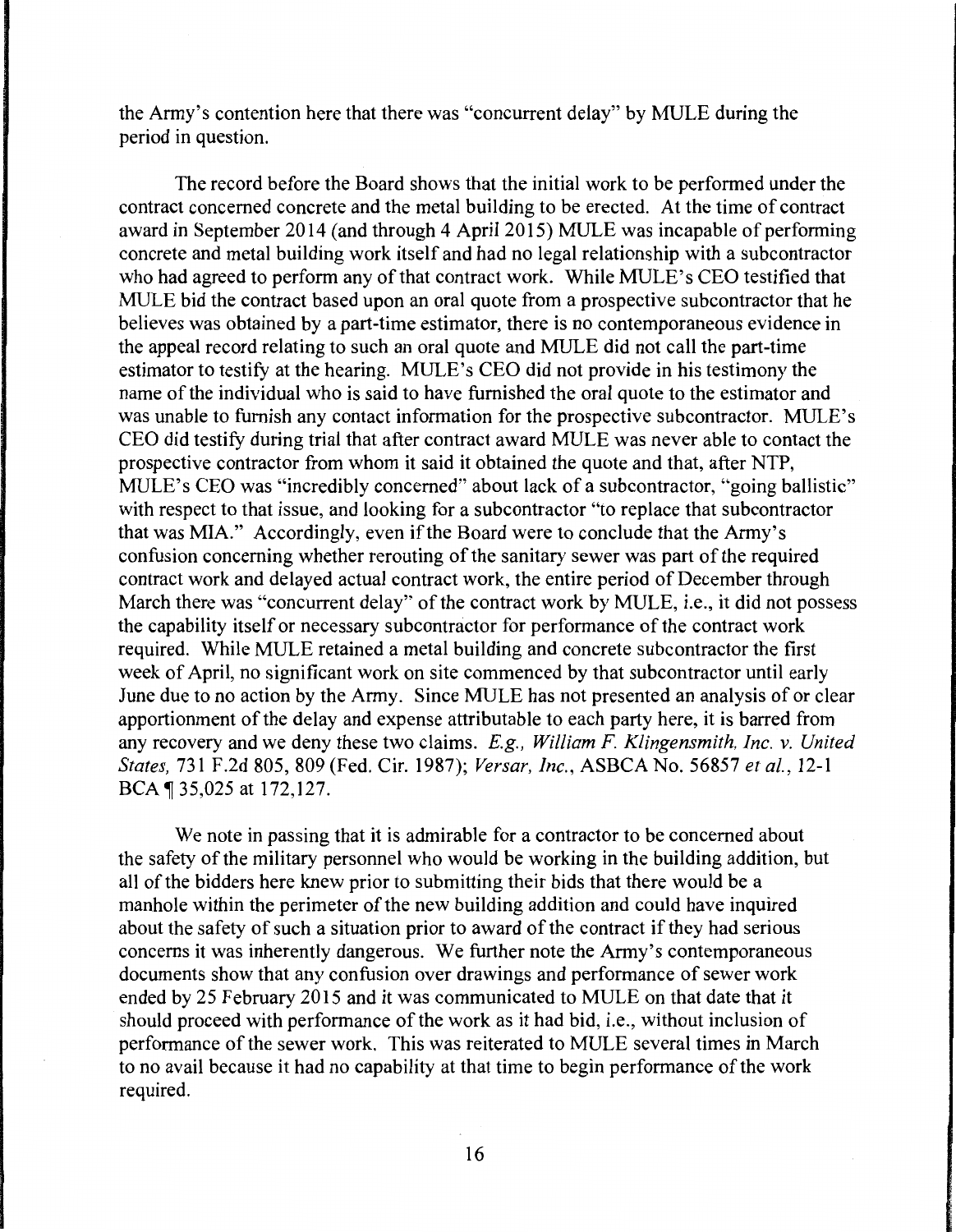# ASBCA No. 60968 - Increased Cost of Dayenesi work

MULE contends that it is entitled to recover from the Army the increase in costs it experienced as a result of retaining Dayenesi as its metal building and concrete subcontractor. MULE asserts it obtained a quote from "PEMB" to perform metal building and concrete work on the project, but was "forced to secure a replacement subcontractor to perform the anticipated PEMB work" due to delay of contract work caused by the Army. (App. hr. at 25-29)

The record in this appeal, however, shows that MULE never entered into a subcontract with PEMB and that PEMB may not even have been in business on the date the Army contract was awarded to MULE. Between award of the Army contract in September 2014 and the April 2015 date MULE entered into a subcontract for the performance of metal building and concrete work with Dayenesi, MULE was never able to contact PEMB. Accordingly, there is no basis for us to conclude that MULE ever possessed a subcontractor to perform metal building and concrete work at time of award of the contract or shortly thereafter. Based on the record, the Board can only conclude that MULE was madly scrambling to find a metal building and concrete subcontractor when the NTP was issued by the CO and that such efforts continued through 4 April 2015.

MULE entered its first and only subcontract for metal building and concrete work with Dayenesi on 5 April 2015. The prices set forth in that contract were agreed upon by MULE and Dayenesi. MULE has not alleged nor shown that there was any act by the Army delaying Dayenesi's performance of its subcontract work. Thus, there is no basis for finding that the Army was responsible for the higher prices charged by Dayenesi to perform contract work.

MULE failed to procure a subcontractor to perform metal building and concrete work prior to issuance of the NTP and did not do so until approximately six months after contract award. It is well established a contractor is responsible for "ensuring that the labor, materials, and equipment necessary for timely delivery are available to it." *E.g., Sach Sinha* & *Associates, Inc.,* ASBCA No. 46916, 96-2 BCA ~ 28,346 at 141,563. "If a contractor fails to so ensure, it must suffer any consequences arising from that failure." *Id.* (citing *B&H Constr. Co.,* ASBCA Nos. 24558, 24587, 80-2 BCA ¶ 14,568 at 71,841). Accordingly, we also deny MULE's appeal seeking the difference between the cost MULE says it set forth for such work in its bid during fall 2014 and the cost it subsequently agreed to pay for that work when it actually entered into a subcontract with Dayenesi in April 2015 for the work.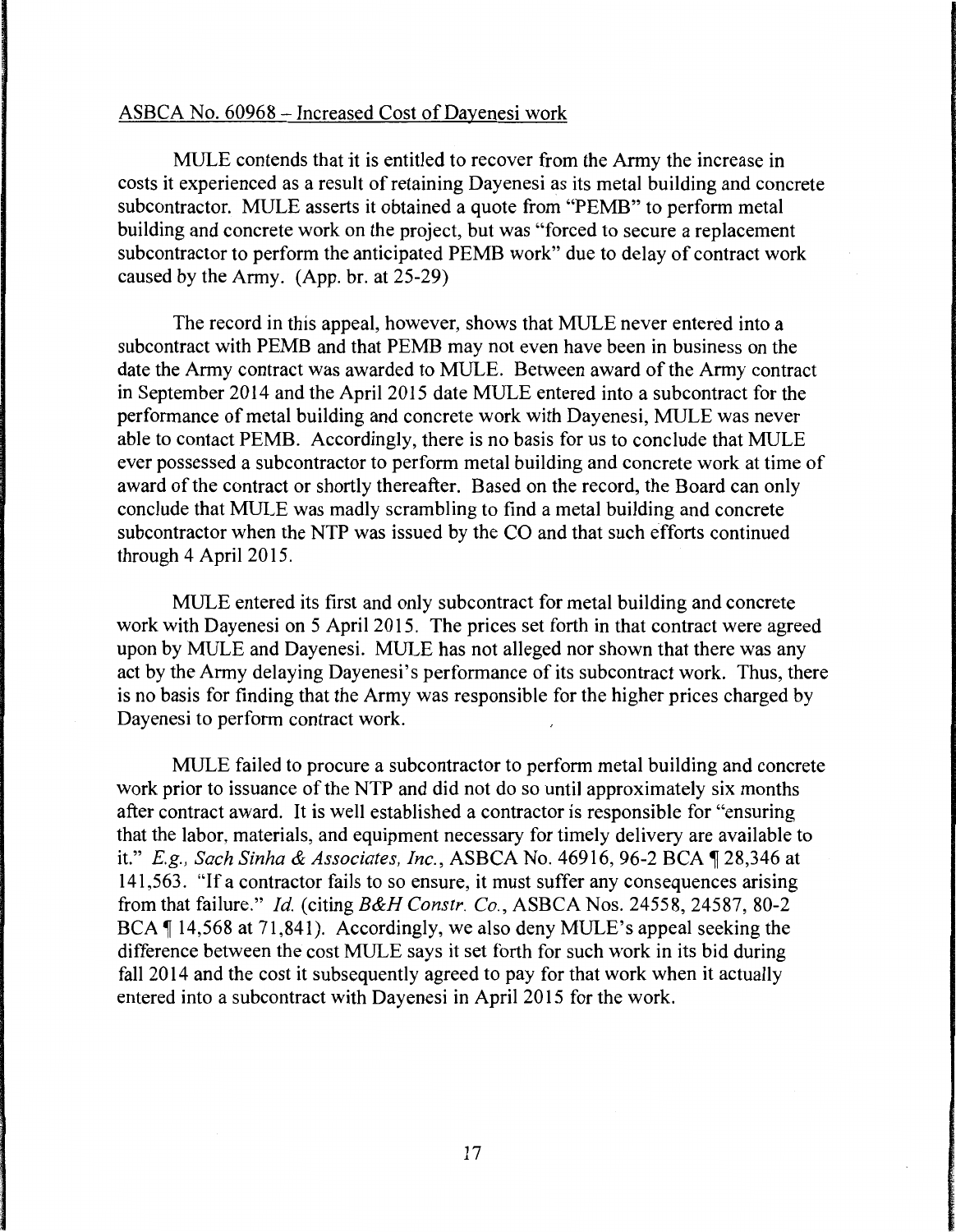#### ASBCA No. 60970 - Comer Column

MULE contends that it is entitled "to its costs arising from...placing a 'faux column' at the northeast comer of Building 7902." MULE asserts that the column "was necessary for attachment of the exterior skin of Building 7902," but was not shown on the contract drawings. (App. br. at 30-31)

As found above, no column appears in the northeast comer of the "foundation plan" for the building addition because the column did not require installation of a concrete footer or pedestal as part of foundation work. A column, however, appears in the northeast comer of the "Roof Framing Plan," sheet 20 of the drawings, as MULE's project superintendent and the Army's architect testified at trial. Further, the drawings submitted by Dayenesi, the metal building subcontractor, and reviewed by both MULE and the Army, contain a drawing similar to sheet 20 with horizontal hash marks that are similar in appearance to a horizontal "H" depicting the addition of a column in the northeast comer and the anchor bolt plan submitted to the Army during July 2015 by MULE and Dayenesi showed installation of a column in the northeast comer of the building that was to "be mounted directly to existing slab" with installation of "[n]o curb or pedestal." Dayenesi and MULE, therefore, also both contemporaneously construed the contract as requiring installation of a column in the northeast comer.

In sum, MULE's contract expressly required the installation of a column in the northeast comer of the building addition. Accordingly, installation of a column at that location could not constitute a constructive change to the parties' contract, as asserted by MULE.

In her final decision, the Army CO granted "in part" MULE's claim for an equitable adjustment concerning installation of the northeast comer column based on lack of a column on the Foundation Plan. At trial and in its legal briefs, the Army asserts the CO did so in error. MULE asserts, however, in its post-trial brief that "binding action has been taken within the scope of the CO's authority" and "[h]igher authority ... cannot reverse the statements and actions of the [CO]." (App. br. at 32-34) As the United States Court of Appeals for the Federal Circuit explained en bane in *Wilner v. United States,* 24 F.3d 1397 (Fed. Cir. 1994), however, the Contract Disputes Act makes "it clear that when suit is brought following a [CO's] decision, the findings of fact in that decision are not binding upon the parties and are not entitled to any deference." In sum, on appeal, the contractor has the burden of proving both the fundamental facts of liability and damages *de nova. Id.* at 1401-02. The CO's determination granting in part MULE's equitable adjustment claim for installation of the northeast comer column, therefore, is not binding upon this Board. Rather, MULE was required to show at trial before the Board fundamental facts supporting liability with respect to its northeast comer column equitable adjustment claim.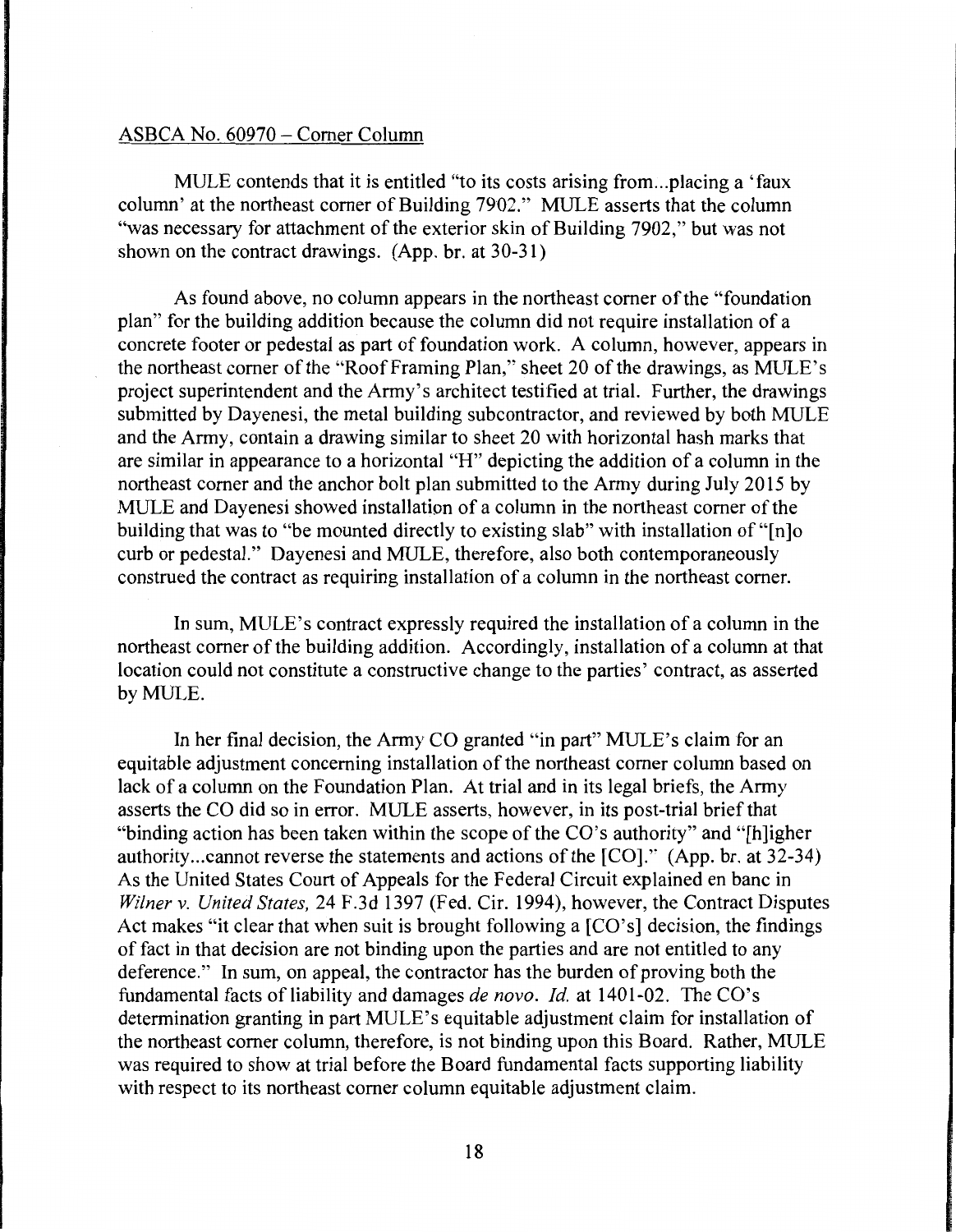MULE has failed to show facts here supporting its claimed entitlement to an equitable adjustment for installation of the northeast comer column. We therefore deny MULE's appeal seeking an equitable adjustment for installation of that column.

# ASBCA No. 60971 - Accommodation of Return Air Duct on Munters Dehumidifier

MULE contends that it ordered the Munters dehumidifier unit depicted on the contract plans, but when the unit arrived, "the return air duct was on the wrong side" (R4, tab 297). According to MULE, "[ u ]pon receipt [of the Munters] Unit, it became obvious that the discharge return air duct was located on the right side of the Unit and the area into which the specified model was to be installed could not accommodate a return air duct on that side." MULE asserts it is entitled to an equitable adjustment in its contract price because a "differing air duct [on the Munters dehumidifier unit] caused changing of the openings within the metal building as well as [the furnishing of] additional concrete needed to [enlarge the pad and] move the unit to the correct opening." (App. br. at 35; R4, tab 152 at 2-3)

As found above, the Munters dehumidifier unit model set forth in MULE's submittal approved by the Army, the Munters dehumidifier unit model MULE actually ordered, and the Munters dehumidifier unit model received by MULE in October of  $2015$  all had the same exterior configuration – return air duct on the right or eastern side, which was the unit configuration on the contract's Mechanical Plan. Metal building shop drawings prepared by Dayenesi three months after the dehumidifier submittal, however, appear to have relied on the configuration of the unit set forth in the Floor and Roof Plans with the return air duct on the left or western side. The problem that arose after unit arrival, therefore, was not that an incorrect unit had been ordered or delivered. Rather, it was that in designing the metal building, Dayenesi was relying on a configuration different than that ordered by MULE, i.e., the configuration set forth in the Floor and Roof Plans, which was the opposite of the configuration set forth in the contract's Mechanical Plan.

As MULE's CEO testified during trial, the units with the right side air duct configuration and left side air duct configuration do not look anything alike and thus there was a "big time" glaring difference between the Mechanical Plan and the Roof and Floor plans. It is well established, "[ w ]hen two parts of a contract say very different things, as here, a patent ambiguity exists." *Merritt-Meridian Constr. Corp.,*  ASBCA No. 48289, 96-2 BCA ~ 28,348 at 141,568 (citing *Newsom v. United States,*  676 F.2d 647, 650-51 (Ct. Cl. 1982)). While MULE would now like to resolve the internal contract conflict by ignoring the Mechanical Plan with a right side air duct, bidders are not free to supply their own conflict resolution. Rather, they have an affirmative obligation to make appropriate inquiries to obtain a clarification from the government. MULE did not fulfill that obligation. The fact there were two subcontract trades involved here (Terrell/HVAC and Dayenesi/Metal Building) is immaterial in view of the obligation of the general contractor (MULE) to coordinate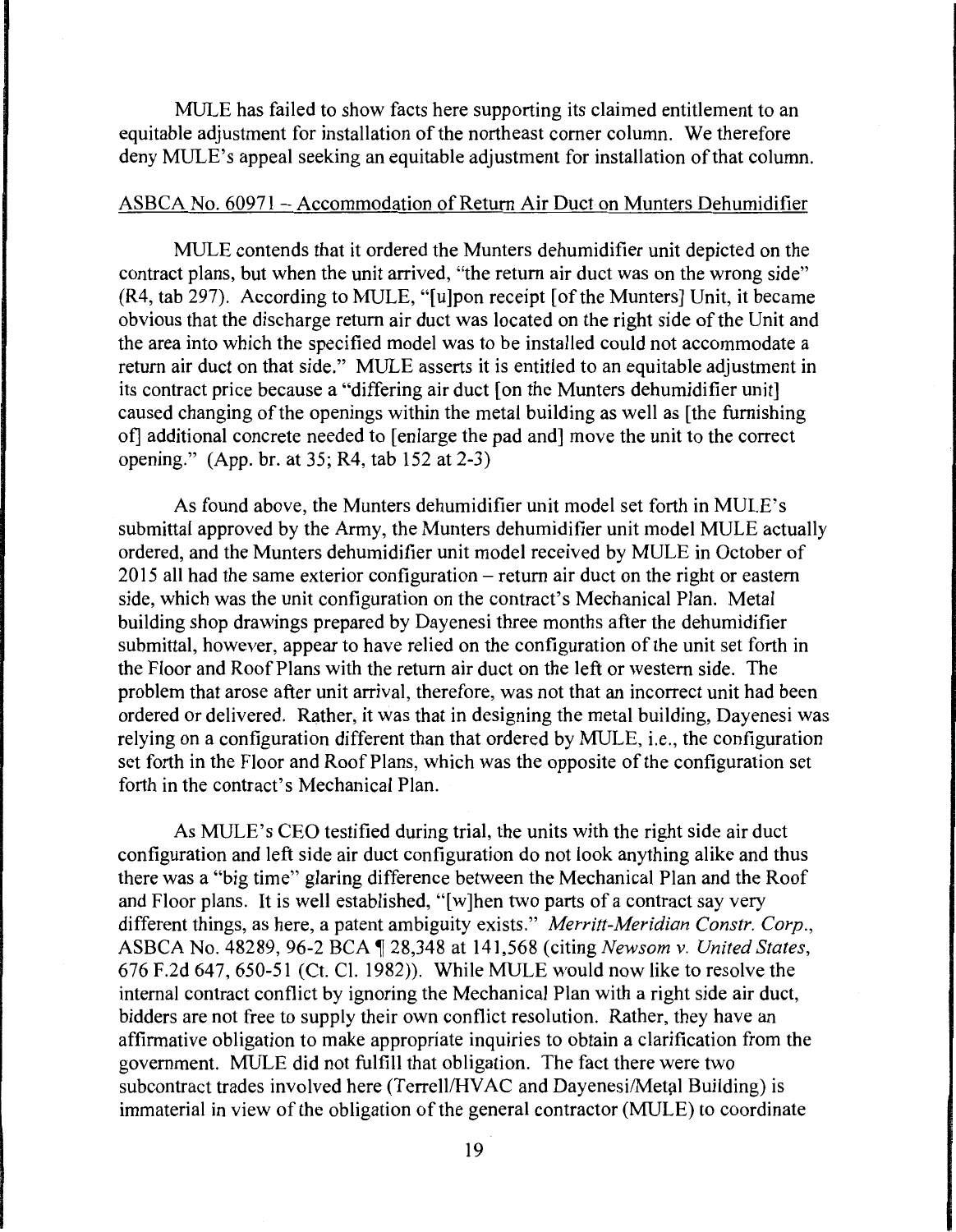the contract requirements. It is the obligation of the prime contractor to coordinate various parts of the contract work to guarantee that all required contract work is properly performed. *Id.; Okland Constr. Co.*, ASBCA No. 43986, 93-2 BCA 1 25,867 at 128,698.

MULE had to show at trial facts demonstrating Army liability for work to accommodate a Munters dehumidifier unit with right side return air duct. MULE failed to demonstrate any such facts. We therefore deny MULE's appeal seeking an equitable adjustment for work to accommodate a Munters dehumidifier unit with a right side return air duct.

# ASBCA No. 60972 - Delay in Approving Munters Dehumidifier Submittal

MULE contends that the Army delayed it three months by taking three and a half months to approve its Munters dehumidifier unit submittal. MULE appears to assert that commencement of work on the Munters dehumidifier unit was pushed into December due to delayed receipt of the unit resulting from delayed approval of the submittal. (App. br. at 37; R4, tab 8 at 2, tab 283)

As found above, however, when the Munters dehumidifier arrived on site on 25 October 2015, metal building work was less than 50% complete. MULE could not begin installation of the Munters unit in October due to lack of a completed roof, no building side panels, and no concrete pad for the unit. While the Munters unit arrived in October, Terrell did not begin actual installation of duct work for the Munters unit until 12 January 2016, the date that Dayenesi/MBM completed installation of metal building side panels.

MULE's contract did not require completion of documentation regarding the project's critical path. Based upon our analysis of the daily reports, progress schedules and other record documentation, however, Munters unit installation does not appear to have been on the project's critical path until sometime in January 2016. In sum, after arrival of the Munters unit in October 2015, it sat for two months without significant installation work because MULE was not ready or capable of commencing installation of that unit. Any delay in the October arrival of the unit, therefore, does not appear to have had any impact on the critical path of the project and caused no delay in overall completion of the project.

To establish a claim of government-caused delay, a contractor must show that there was a delay "proximately caused" by the government which "harmed" it and the "extent" of that delay. Such a demonstration requires a contractor to prove that the delay alleged occurred on the contract work's "critical path," i.e., affected overall contract completion. *Kinetic Builder's Inc. v. Peters,* 226 F.3d 1307, 1313 (Fed. Cir. 2000); *Wilner,* 24 F.3d at 1397 n.5, 1401; *Kato Corp.,* ASBCA No. 51462, 06-2 BCA , 33,293 at 165,086; *Gassman Corp.,* ASBCA Nos. 44975, 44976, 00-1BCA,30,720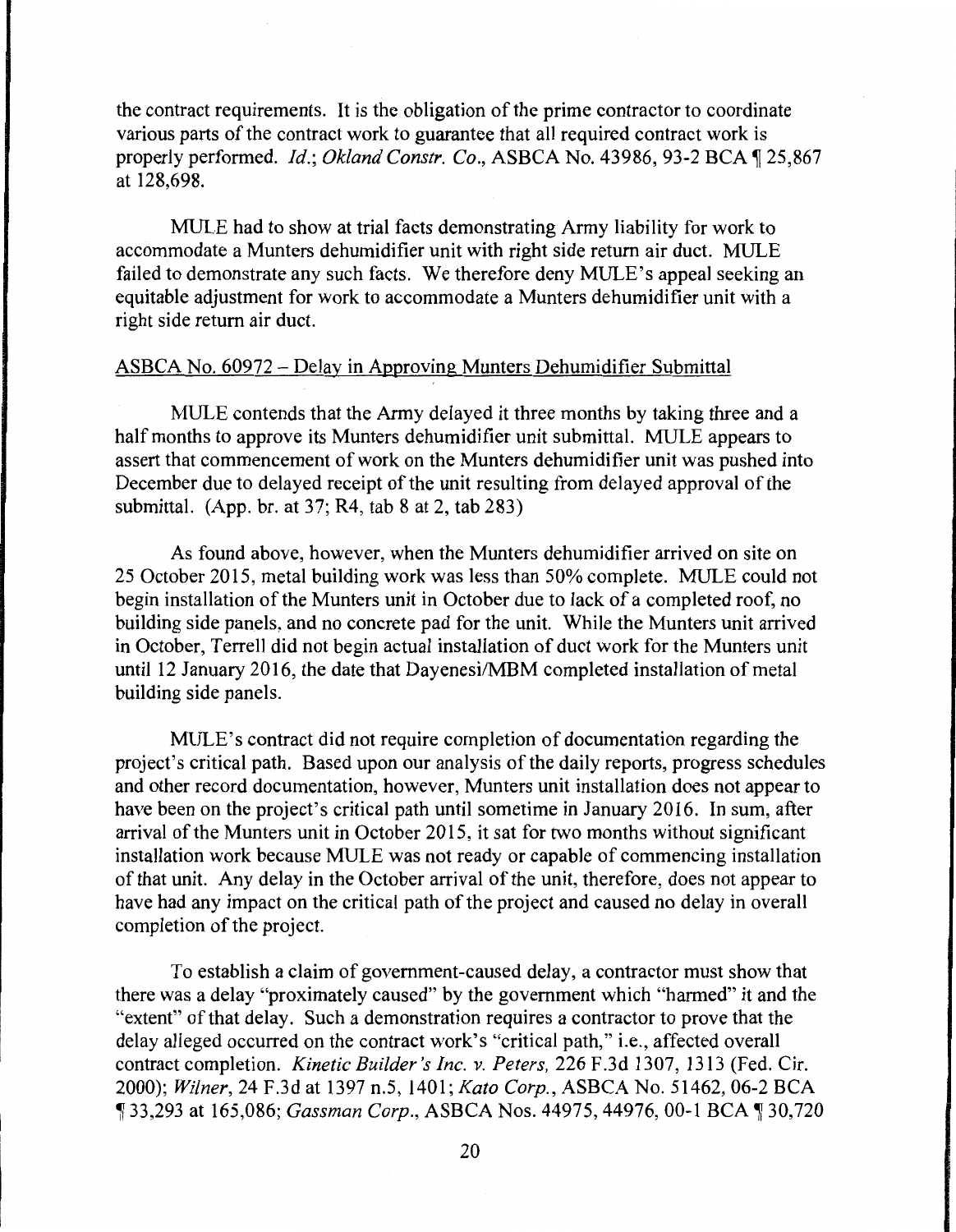at 151,738. As the Board explained in *Precision Dynamics, Inc.,* ASBCA No. 50519, 05-2 BCA ¶ 33,071 at 163,920:

> It is not sufficient.. .for a contractor to show that the Government delayed completion of a segment of the work. Rather, in order for the contractor to recover, it must establish that completion of the entire project was delayed by reason of the delay to the segment.

MULE had to show at trial that any government-caused delay to delivery of the Munters unit was on the contract work's critical path and affected overall completion of contract work. MULE failed to make such a demonstration. Accordingly, we deny MULE's appeal with respect to Army delay in approval of the Munters unit submittal.

#### ASBCA No. 60973 - Equitable Adjustment for Extra Concrete Curb

MULE contends that "[n]othing in the contract drawings gave MULE any indication of the [height] of the concrete curb  $-$  other than the reference that 6 inches would be typical." MULE asserts that, "[i]n order to meet the demands of the contract drawings, [it] was required to place additional concrete in order that the new curb might approximate the 35.10 feet typical elevation" and is entitled to an equitable adjustment for such work. (App. br. at 38-41)

As found above, the contract drawings set forth grades above a fixed point indicating that the ground sloped, i.e. decreased in elevation from the southwest comer of the building to the southeast comer of the building and from the northeast comer of the building to the southeast comer of the building. Moreover, the contract drawings (sheets 11, 12 and 14) expressly state "EXIST. GRADE VARIES" and "DISTANCE FROM TOP OF CURB TO EXTERIOR CONCRETE VARIES," depict the curb as a straight line that accounts for the changes in elevation, and indicate the top of curb is typically 35.10 feet above the same fixed point used to measure the grade. Similarly, the metal building shop drawings submitted to the Army by Dayenesi (E5 through E8) depict a finished curb height of 35.1 feet above the fixed point with none indicating a uniform six inch curb height. Having a curb height 35.10 feet above the fixed point was of great significance because the curb constituted the point at which the metal building wall panels joined or intersected with the ground.

Dayenesi's concrete subcontractor ignored the elevations set forth on the drawing, warnings that existing grade varies, and drawing depictions of the curb as a straight line accounting for changes in elevation with top of curb typically 35.10 feet above the fixed point used to measure grade. It poured concrete for a uniform curb height of six inches during August 2015, which would result in there being space between the bottom of metal building panels and the curb, an unacceptable result for Dayenesi's metal building subcontractor.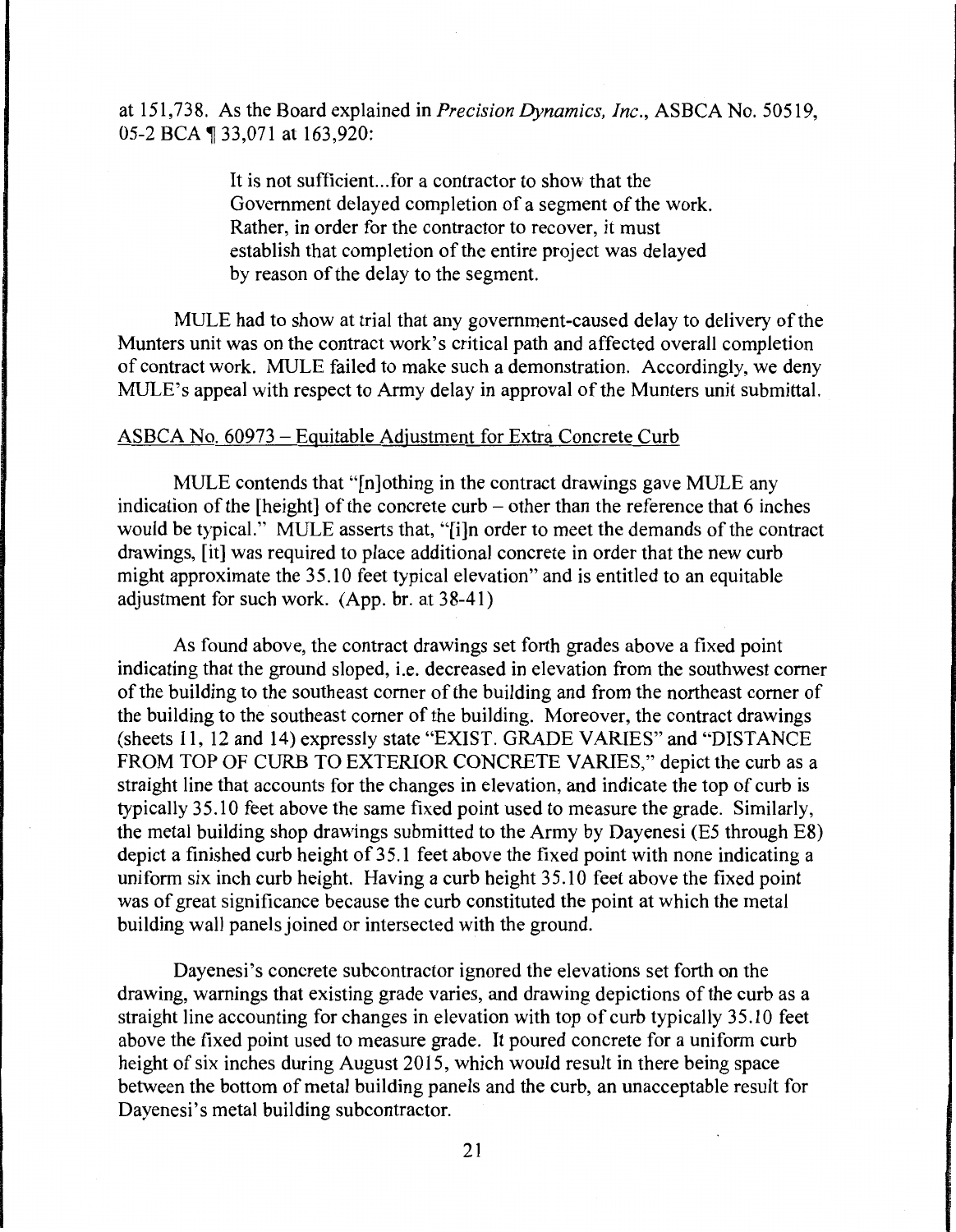After Dayenesi's metal building subcontractor told MULE's superintendent that the curb was not high enough for the metal building, the concrete subcontractor was told to return to the site to pour sufficient concrete to account for the change in slope or elevation and did so. While MULE presented testimony from its CEO that it was to pour no more than a 12 inch curb (tr. 1/158), but poured as much as 18 inches of curb, the Army presented photographic evidence that the completed curb at no point exceeded 12 inches in height.

We cannot find testimony that as much as 18 inches of curb was poured to be credible when there is photographic evidence of the curb not exceeding 12 inches. MULE therefore has not shown that it was required to pour more concrete than was required by its contract, which its CEO testified could be as much as a 12 inch curb.

To the extent other language existed on the contract drawings suggesting the curb was to be a uniform height of six inches, as MULE asserts in its brief, any such language expressly contradicted the language and depictions set forth on the drawings and discussed above stating top of curve was to be 35.10 feet above the fixed point that had been used to measure grade. As discussed above, "[ w ]hen two parts of a contract say very different things, as here, a patent ambiguity exists." MULE did not inquire about the curb height prior to bidding and therefore cannot now supply its own resolution of the conflicting language as mandating only a uniform six-inch high curb. Its metal building subcontractor understood the drawing requirements for the curb, as evidenced by the plans it submitted for the metal building, and it was the obligation of MULE to coordinate with the concrete subcontractor to ensure the required contract work was properly performed. *Newsom,* 676 F .2d at 650-51; *Merritt-Meridian,* 96-2 BCA ¶ 28,348 at 141,568; *Okland Constr.*, 93-2 BCA ¶ 25,867 at 128,698.

In her final decision, the Army CO granted "in part" MULE's claim for an equitable adjustment with respect to additional concrete curb stating:

> There was one note stated incorrectly in the drawing referencing a 6" curb, however there were 6-8 notes throughout the drawings indicating a level curb with an elevation of 35.10' and another note indicating the height from the top of the curb to grade varies. It is the Government's belief that this item should be a shared cost.

At trial and in its legal briefs, the Army asserts the CO acted erroneously in granting this claim in part. While MULE again asserts in its post-trial brief that binding action has been taken within the scope of the CO's authority and this Board cannot reverse actions of the CO (app. br. at 41-42), as we discussed above, when an appeal is filed following a  $CO$ 's final decision, the findings of fact in that decision are not binding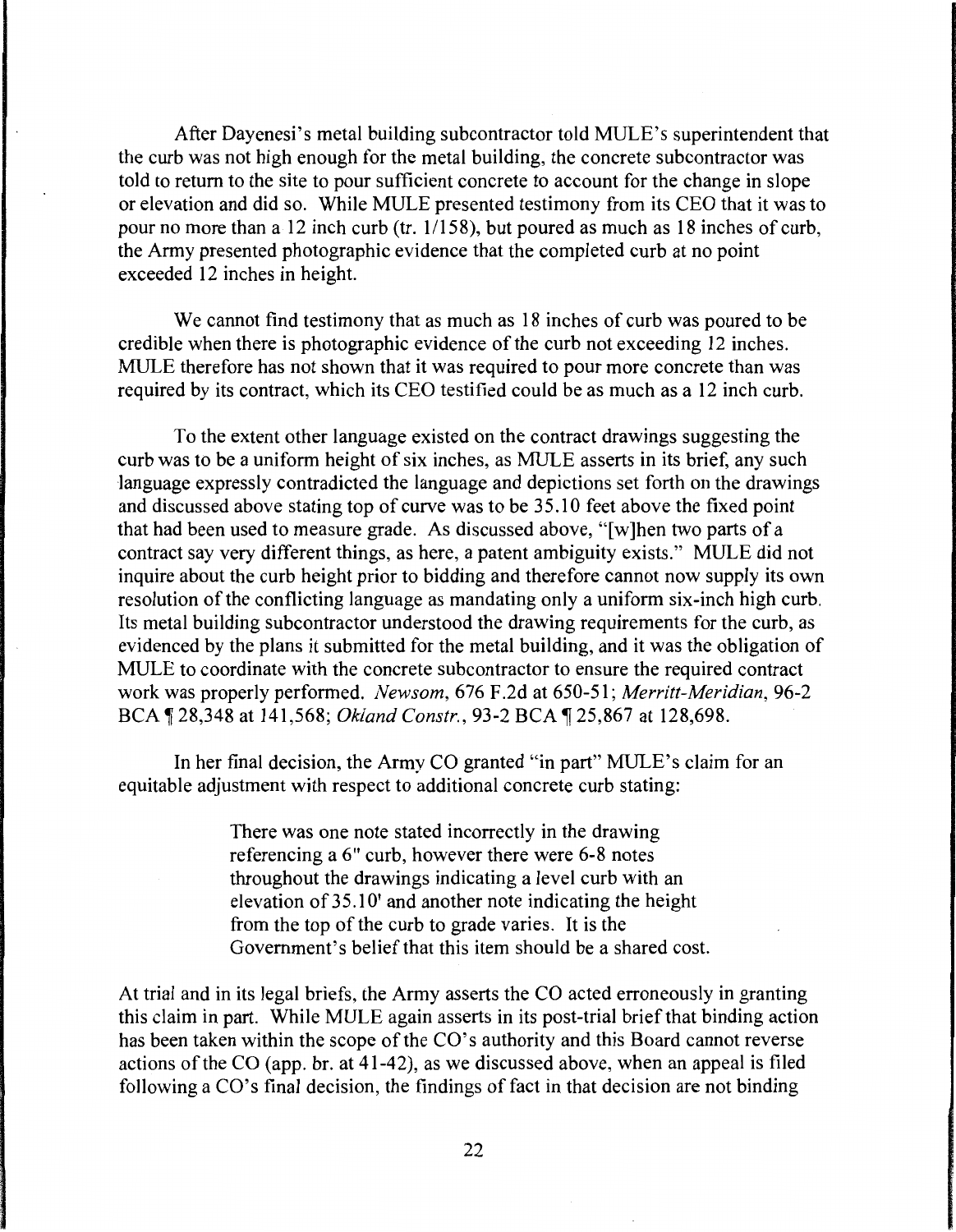and are not entitled to any deference. In sum, on appeal, the contractor has the burden of proving the fundamental facts of liability *de novo. Wilner*, 24 F.3d at 1401-02.

MULE did not set forth facts in the record here establishing Army liability for extra concrete curb work. This Board, therefore, denies MULE's appeal seeking an equitable adjustment for the additional concrete added to the initial curb pour.

## ASBCA No. 60976 - Equitable Adjustment for Installing Coiling Door

MULE contends that, on its overhead coiling door submittal, it asked the Army whether the header height should be measured from the base or curb elevation and the Army responded that the header is to be located "16' O" from top of curb." MULE asserts that "[t]he net result was that the vertical opening for the overhead coiling door was significantly in excess of the 16 x 33 door" and it was forced to drop the header in order to meet the requirements of the drawings and specifications, entitling it to an equitable adjustment for the cost of that work. (App. hr. at 44-46)

As found above, the Army's response to MULE's inquiry regarding the overhead coiling door was not limited to the few words MULE cites. The Army further told MULE:

> Note: Actual door height may vary depending on mfr. selected. Mfr. installation details relative to curb location will determine finished door height.

(R4, tab 44 at 9) Moreover, section 3.01 of the specification expressly stated with respect to coiling doors that the contractor, MULE, was to "[v]erify that opening sizes, tolerances and conditions are acceptable." Thus, the contract specification placed the burden of verifying opening sizes and conditions on the contractor (MULE), not on the Army, and the Army's response to the question set forth on MULE's coiling door submittal made clear that the door manufacturer's installation details relative to curb location would determine the finished door height. MULE was free to select any manufacturer of coiling doors it desired and the Army had no knowledge of which door manufacturer MULE actually intended to use. Different overhead coiling door manufacturers have differing installation requirements. The onus was on MULE to coordinate with its overhead door subcontractor and determine the finished height for the coiling door. The Army's response to MULE's submittal question did not relieve MULE of this legal obligation.

A contractor seeking an equitable adjustment has the burden of proving the fundamental facts of liability. *E.g., Wilner,* 24 F.3d at 1401-02. MULE did not set forth facts in the record here establishing Army liability for additional work to drop the header from the height MULE initially installed that header. Accordingly, the Board